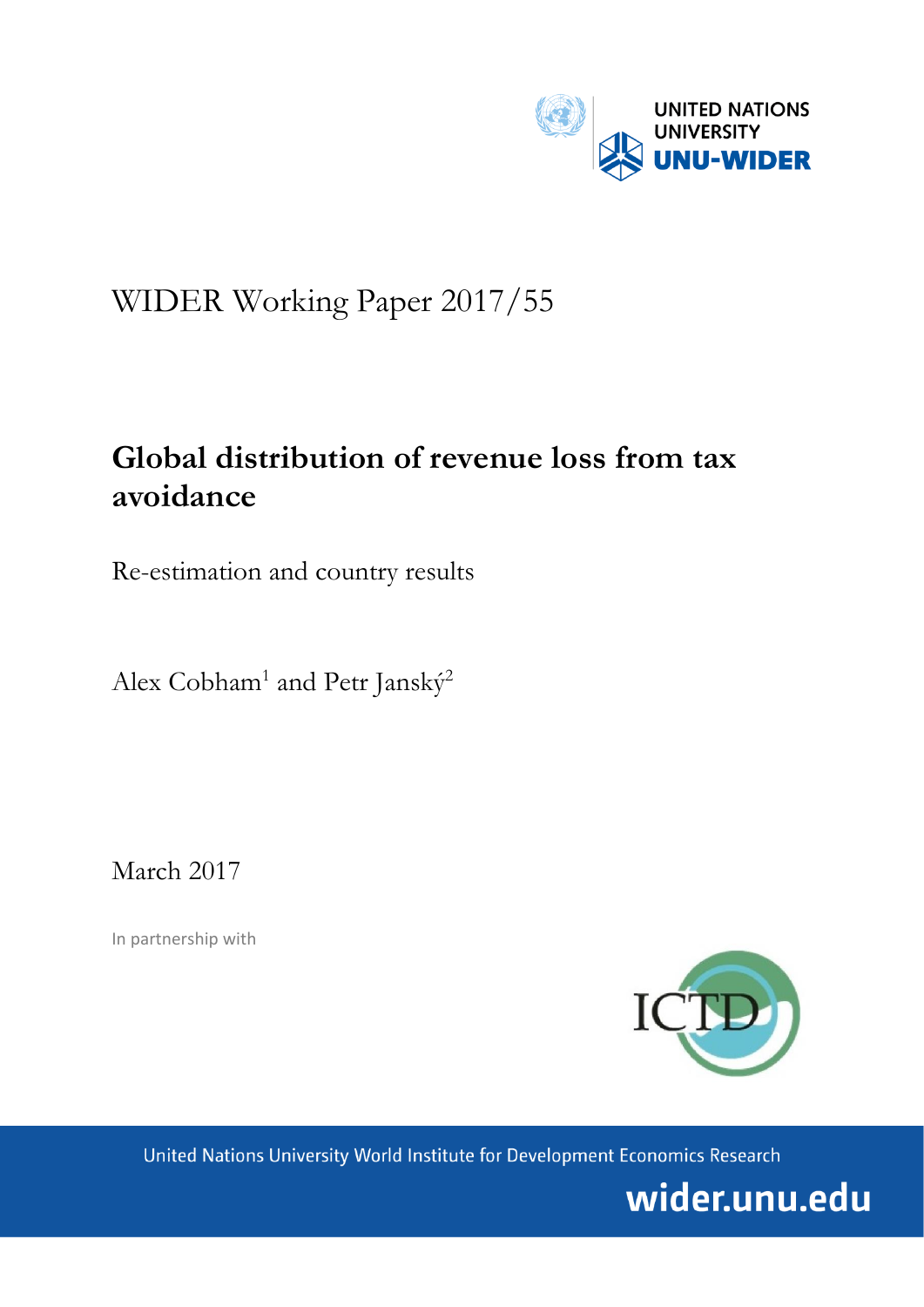**Abstract:** International corporate tax is an important source of government revenue, especially in lower-income countries. An important recent study of the scale of this problem was carried out by International Monetary Fund researchers Ernesto Crivelli, Ruud De Mooij, and Michael Keen. We first re-estimate their innovative model, and then explore the effects of introducing higherquality revenue data from the ICTD–WIDER Government Revenue Database. Whereas Crivelli et al. report results for two country groups only, we present country-level results to make the most detailed estimates available. Our findings support a somewhat lower estimate of global revenue losses of around US\$500 billion annually and indicate that the greatest intensity of losses occurs in low- and lower middle-income countries, and across sub-Saharan Africa, Latin America and the Caribbean, and South Asia.

**Keywords:** corporate income tax, international taxation, tax avoidance, BEPS, developing countries **JEL classification:** F21, F23, H25

**Tables and figures:** All authors' own work.

**Acknowledgements:** The authors thank Ernesto Crivelli, Ruud De Mooij, and Michael Keen for their support and sharing of data and code. We gratefully acknowledge the support of UNU-WIDER within its Taxation and Revenue Mobilization in Developing Countries programme, and the valuable comments of participants at the related WIDER symposium.

<sup>1</sup>Tax Justice Network and King's College, London, United Kingdom, <sup>2</sup>Charles University, Prague, Czech Republic, corresponding author: [jansky.peta@gmail.com.](mailto:jansky.peta@gmail.com)

This study is an outcome of the Symposium on Taxation and Revenue Mobilization in Developing Countries organized by the International Centre for Taxation and Development (ICTD) and the United Nations University World Institute for Development Economics Research (UNU-WIDER). It is part of UNU-WIDER's research project on '[Macro-economic management \(M-EM\)](https://www.wider.unu.edu/node/377)'.

Copyright © UNU-WIDER 2017

Information and requests: publications@wider.unu.edu

ISSN 1798-7237 ISBN 978-92-9256-279-3

Typescript prepared by Lesley Ellen.

The United Nations University World Institute for Development Economics Research provides economic analysis and policy advice with the aim of promoting sustainable and equitable development. The Institute began operations in 1985 in Helsinki, Finland, as the first research and training centre of the United Nations University. Today it is a unique blend of think tank, research institute, and UN agency—providing a range of services from policy advice to governments as well as freely available original research.

The Institute is funded through income from an endowment fund with additional contributions to its work programme from Denmark, Finland, Sweden, and the United Kingdom.

Katajanokanlaituri 6 B, 00160 Helsinki, Finland

The views expressed in this paper are those of the author(s), and do not necessarily reflect the views of the Institute or the United Nations University, nor the programme/project donors.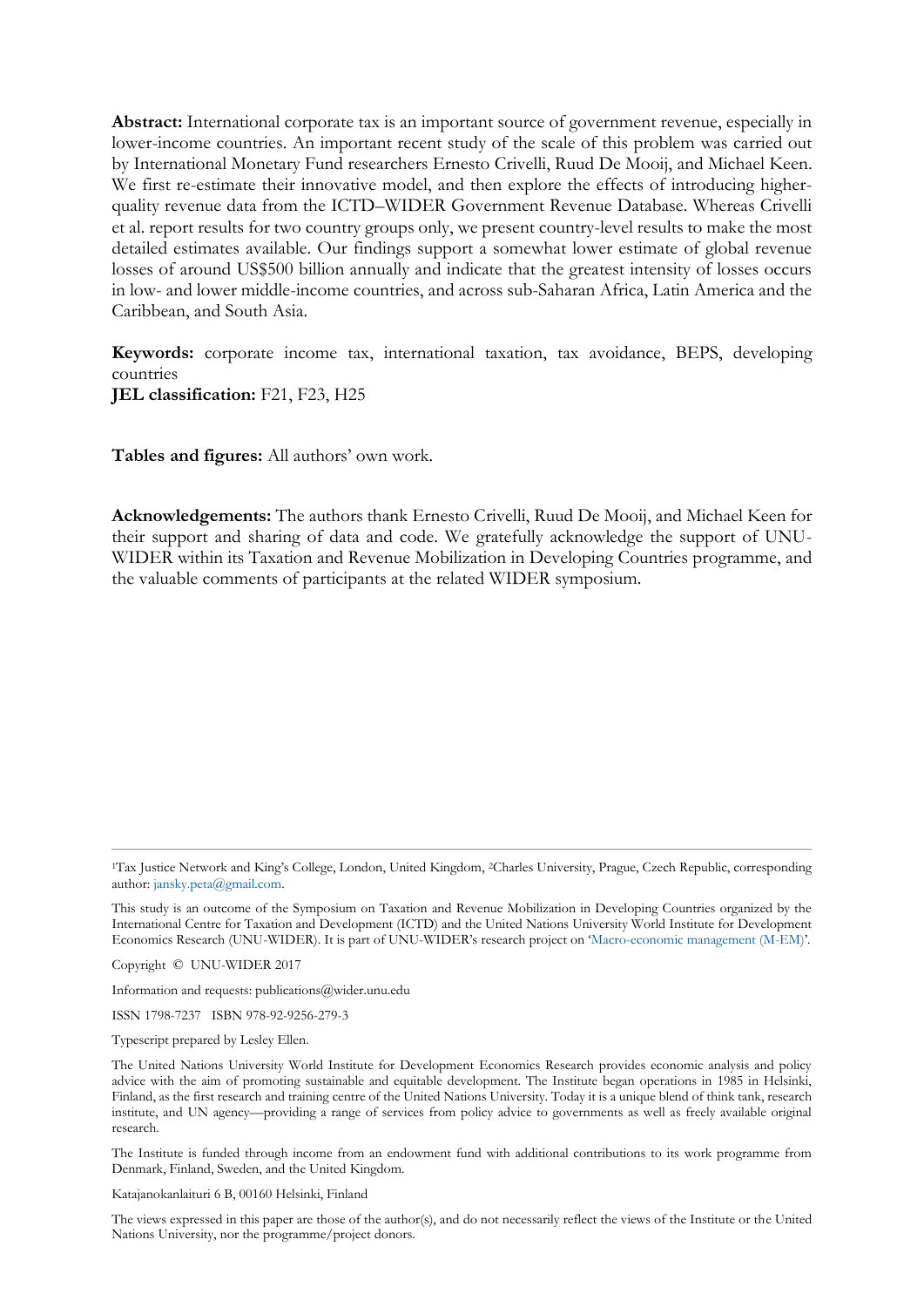# **1 Introduction**

International corporate tax is an important source of government finance in all regions of the world and is responsible for a larger share of total tax revenues on average in lower-income countries. At present, the most comprehensive study of the global losses is that of International Monetary Fund (IMF) researchers Crivelli et al. (2016). The authors use panel data for 173 countries over 33 years to explore the magnitude and nature of international fiscal externalities—specifically, the spillovers from tax policy decisions in individual jurisdictions onto others. They develop and apply a new method enabling a distinction between spillover effects through real investment decisions and through avoidance techniques and quantify the revenue impact of the latter.

In total, Crivelli et al. (2016) estimate global revenue losses at around US\$650 billion annually, of which around one-third relate to developing countries. The intensity as a share of gross domestic product (GDP) is somewhat higher in the latter compared to Organisation for Economic Cooperation and Development (OECD) economies. Cobham and Gibson (2016) combine this finding with data on the relatively greater reliance on corporate tax revenue in developing countries to show that the estimated losses are around 2–3 per cent of total tax revenue in OECD countries, but 6–13 per cent in developing countries. Even bringing this additional data to bear, however, the published findings of Crivelli et al. (2016) do not allow for a more granular understanding of the pattern of revenue losses.

There are concerns over the revenue statistics which make up a central part of the dataset. Crivelli et al. (2016) use data on corporate income tax (CIT) revenues and statutory tax rates from the private dataset of the IMF's Fiscal Affairs Department. The recent creation of the ICTD–WIDER Government Revenue Database (GRD), which combines data from several major international databases and a new compilation from IMF Article IV and country staff reports, provides a potential alternative—and also generated powerful criticism of the IMF's private data. A further data issue relates to the definition and treatment of 'tax havens', upon which the main results rest. The authors use the list of Gravelle (2013), with little explicit motivation.

There are therefore three main issues with which the current paper is concerned. First, we set out to re-estimate the original findings, and then to test their robustness to the introduction of higherquality revenue data and alternative series of effective tax rates. Our headline estimate is of revenue losses of around US\$500 billion globally, compared to nearly US\$650 billion in Crivelli et al. (2016). The majority of the reduction in the total estimate relates to OECD countries, however, meaning that we find an even greater differential in the intensity of losses suffered by lower-income countries. Secondly, we experiment with an alternative approach to defining 'tax havens', which enables us to check the robustness of their results in this regard—although a number of avenues remain for future research to explore here.

Finally, we offer a disaggregation of our results. Crivelli et al. (2016) provide results for two groups of countries only, specifically OECD and non-OECD countries. Following re-estimation, we demonstrate the underlying patterns and heterogeneity among the different country groups. Our research is thus not only a re-estimation of an earlier econometric study, but also an extension of global and regional comparative analysis that, through the presentation and regrouping of countrylevel estimates, allows for new insights into the geography of international corporate tax avoidance. These new insights might shed new light on political economy of international corporate tax and, for example, why some countries are more or less likely to support the reform of the current global corporate tax system.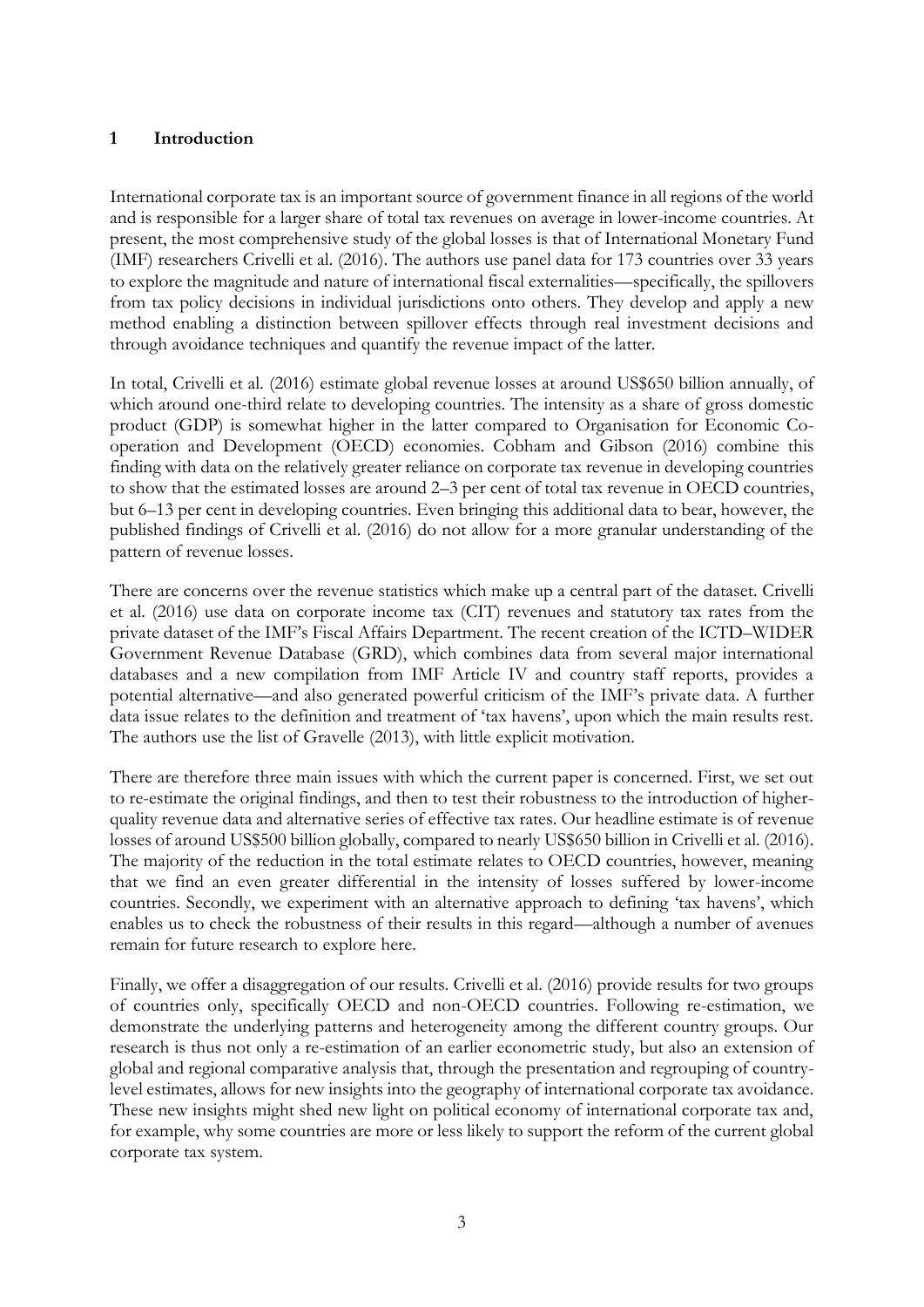The remainder of the paper is structured as follows. The next section presents briefly some additional findings from the literature, focusing on revenue loss estimates and the methodology of Crivelli et al. (2016). The third section presents the data used and a comparison to that employed in the original work. The fourth and fifth sections, respectively, present the results of our reestimation of the baseline regressions and revenue estimates, followed by a more detailed breakdown of revenue estimates for our preferred model. The final section concludes with a discussion of questions for further research.

### **2 Literature on revenue loss estimates**

In this brief literature review, we focus on the revenue loss estimates of base erosion and profit shifting (BEPS) for lower-income countries. While the literature on international tax avoidance extends far wider, our focus here is on the narrow question of revenue losses—which is both the most high-profile aspect of research findings and, typically, the most controversial. As Crivelli et al. (2016) note, persuasive quantification of the revenue at stake through cross-border tax avoidance has proved elusive. Fuest and Riedel (2012) provide a critique of many of the estimates that had been made to that point.

In the aftermath of the global financial crisis, and the fiscal problems that followed in many countries, the public and policy makers alike focused greater attention on the tax avoidance of multinational companies. Researchers, too, addressed greater efforts to estimating the scale and nature of the associated tax losses.

Clausing (2016) finds that profit shifting by US-headquartered multinationals is likely to have cost that country alone between US\$77 billion and US\$111 billion by 2012, having increased substantially over time. That trend and the overall scale of losses is supported by Cobham and Janský (2015) who use the same dataset to estimate global revenue losses in a range from US\$130 billion to around US\$200 billion. Both papers highlight the limitations of using data on activities of multinationals from one major economy only, but argue that this is preferable to current alternatives. In particular, Orbis, the leading database of company balance sheets has been shown to have such severe and systematic limitations through the under-representation of both lowerincome countries and major profit-shifting hubs, that its use for global analysis cannot be supported (see also Cobham and Loretz 2014).

Some existing literature suggests that revenue costs might be particularly high for developing countries, with an overview of historical efforts stretching decades provided by Reuter (2012). This is supported by Fuest et al. (2011), who find evidence of larger profit shifting for developing countries. Specifically, they find that the effect of the host country corporate tax rate on the debt ratio of multinational affiliates in developing economies is positive and larger than the same effect for affiliates in developed economies. However, they do not extend their results to provide revenue estimates.

Recent estimates have focused on estimating the revenue implications of a related phenomenon the misalignment of profits and economic activity. Using the limited balance-sheet firm-level data for the developing countries, Cobham and Loretz (2014) showed a clear pattern of misalignment to the benefit of a small number of profit-haven jurisdictions, and to the detriment of lower-income countries in the sample. Cobham and Janský (2015) used the same survey data as Zucman (2014) on the international operations of US-headquartered multinational groups to reveal major misalignments for middle-income and other countries, with a number of small jurisdictions capturing a tax base disproportionate to their economic activity. They also found that a number of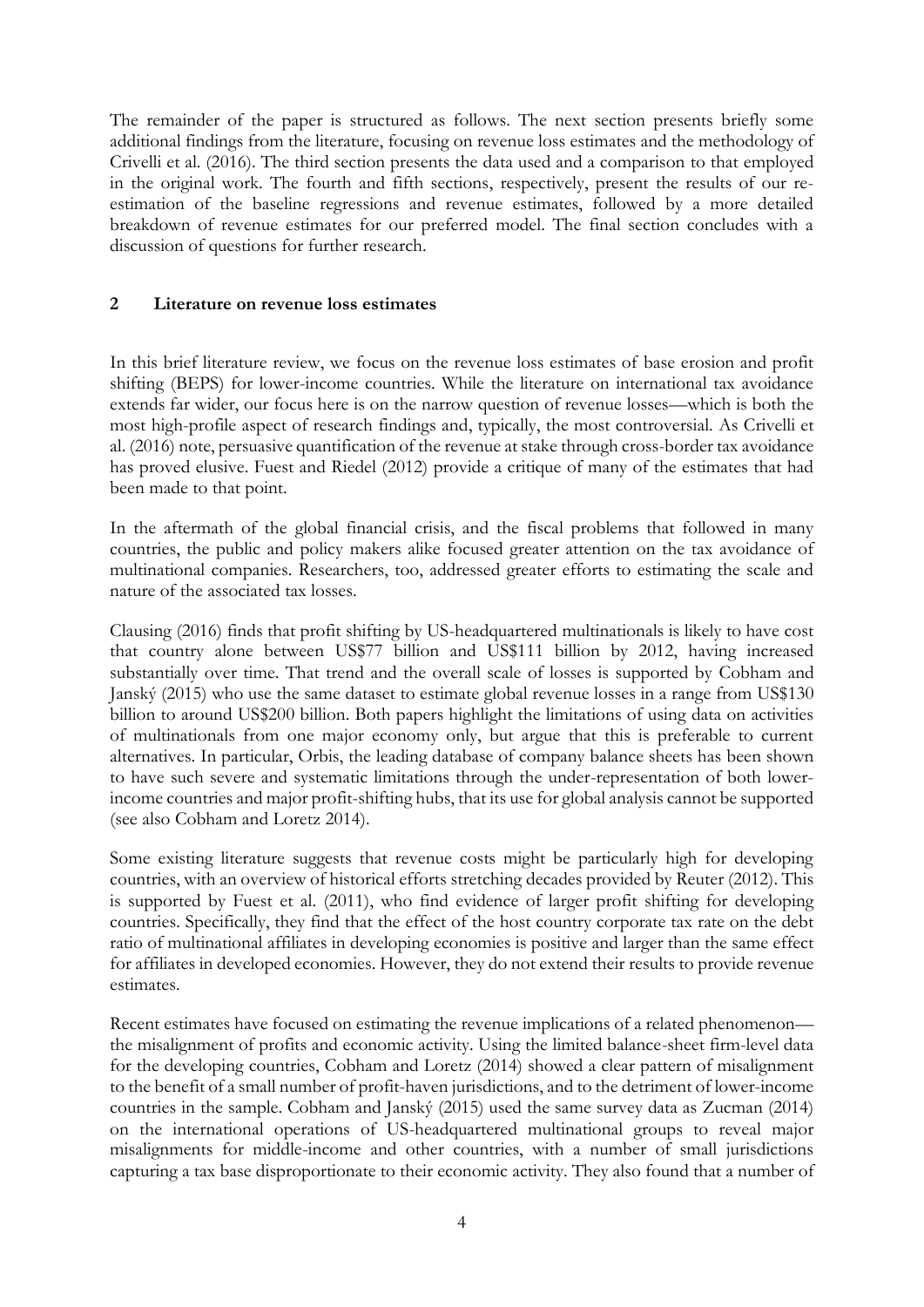developing countries have a low share of US multinationals' profits relative to the economic activity located in them and that this has substantial revenue costs.

Researchers at international organizations have also made important recent contributions to the literature. UNCTAD (2015) used national-level data on returns to foreign direct investment to estimate the scale of revenue losses due to profit shifting through investment conduit jurisdiction. Lower-income countries were found to lose around US\$100 billion a year to this one channel. Even with Orbis data, OECD (2015) estimated a global loss of US\$100 billion to US\$240 billion in 2014 (and up to US\$2.1 trillion over 2005–2014). A full dataset, with equivalent coverage in lowerincome countries and 'tax havens', might be expected to yield sharply higher estimates under this approach.

It is in this context that the estimates of long-run revenue costs of the IMF's Crivelli et al. (2016) have provided an important point of reference and, for that reason, it is the re-estimation and extension of their work to which this paper is addressed. The authors estimate spillover equations of the following form:

$$
b_{it} = \lambda b_{i,t-1} + \varphi \tau_{it} + \gamma W_{-it} \tau_{-it} + \xi X_{it} + \alpha_i + \mu_t + \varepsilon_{it}
$$
\n<sup>(1)</sup>

where  $b_{it}$  denotes the corporate tax base in country *i* in time *t*,  $\tau_{it}$  the domestic tax rate,  $W_{-it}$  a weighted average of the tax rates in countries  $j \neq i$ ,  $X_{it}$  a vector of controls, while  $\alpha_i$  and  $\mu_t$  are, respectively, country-specific and time-specific effects. Equation (1) is extended to consider, more specifically, spillovers by country size, using a measure of 'GDP-weighted' statutory tax rates; by the tax haven list of Gravelle (2013), with 'haven-weighted' rates; by geographic proximity to obtain 'distance-weighted' rates; and alternatively with average effective tax rates.

Those estimations allow, in turn, revenue loss estimates to be made. For profit-shifting losses, this is achieved by 'turning off' the effects on tax bases of avoidance via havens, and calculating the revenue effect as the implied change in tax base multiplied by the applicable tax rate. The *short-run*  revenue (in per cent of GDP) lost by country *i* in period *t* as a consequence of profit shifting through tax havens can be estimated as:

$$
L_{it} = \tau_{it}\hat{\varphi}(\tau_{it} - W^h \tau_{-it})
$$
\n<sup>(2)</sup>

where, per equation (1),  $\hat{\varphi}$  is the estimated coefficient on the tax term (imposing equality of coefficients on own and spillover effects, separately for OECD and non-OECD groups, the restricted coefficients from Table 3) and  $W^h \tau_{-it}$  denotes the haven-weighted average tax rate. Long-run estimates are obtained as:

$$
LL_{it} = \tau_{it}\hat{\varphi}(\tau_{it} - W^h \tau_{-it})/(1 - \hat{\lambda})
$$
\n(3)

According to Crivelli et al. (2016), thus defined, the loss can be thought of as answering the question: How much revenue would country *i* gain, if opportunities for profit shifting were to be eliminated by raising the average rate in tax havens to the level of its own?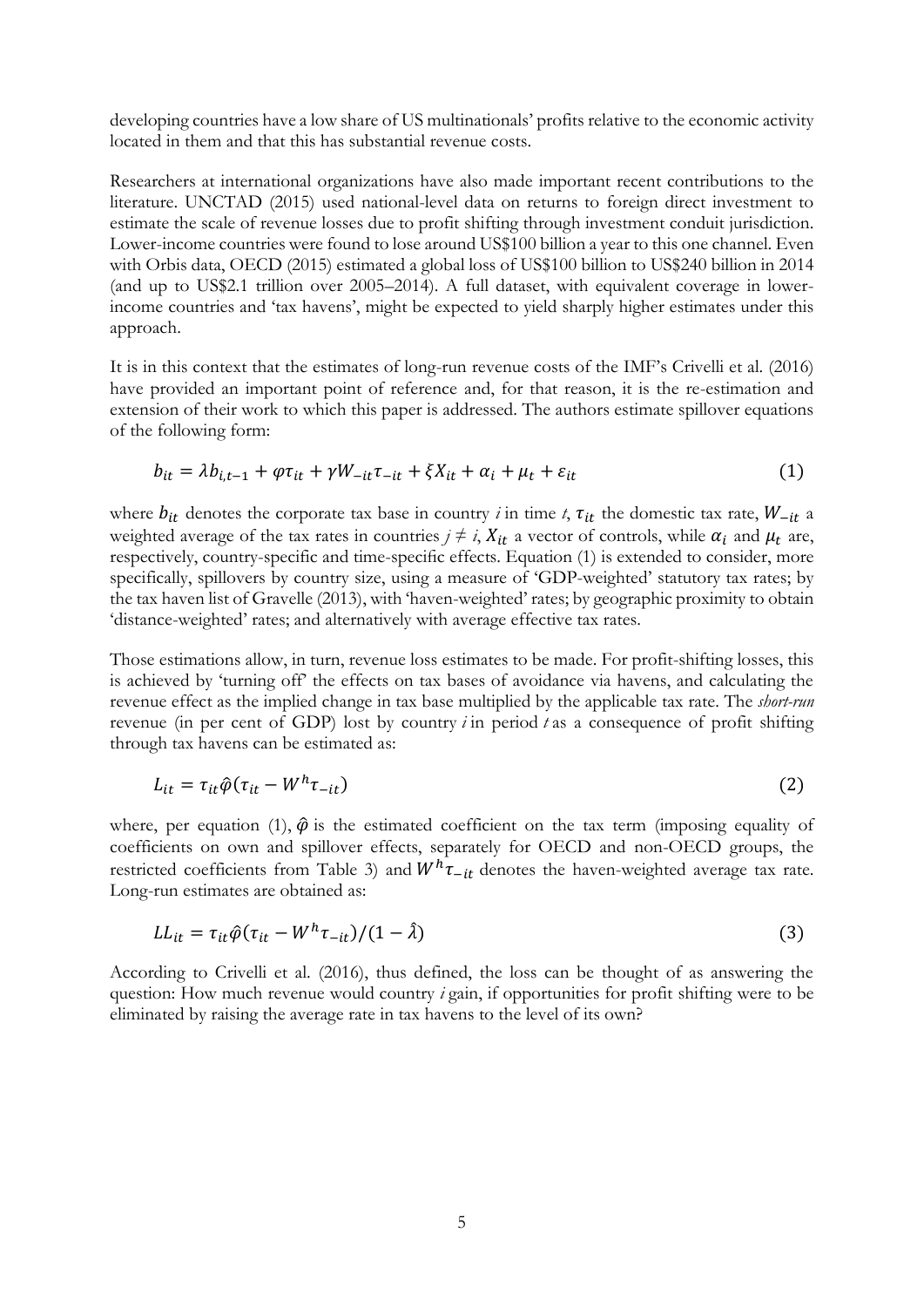## **3 Data**

<u>.</u>

We are grateful to the IMF researchers for providing us with their dataset and code, and for discussing freely their approach. Crivelli et al. (2016) report 173 countries over the 1980–2013 period; with alternative data, detailed below, we arrive at an unbalanced dataset of 49 to 120 countries over the same period. We make equivalent changes to the data, including interpolation of the tax rate series for years with missing tax rates, for the construction of weighted average tax rates, and we update the data on distances and GDP.<sup>1</sup>

We follow Crivelli et al. (2016) in excluding resource-rich countries from the exercise in the sense that their tax bases are not treated as dependent variables, since they will likely have distinct drivers and reflect a variety of distinct tax design choices; the tax rates set by these countries are, however, included in constructing the various average tax rates used as explanatory variables. We follow this approach and use the same group of resource-rich countries.<sup>2</sup>

Our data differ in three areas. Most importantly, we introduce revenue data from the ICTD– WIDER Government Revenue Database (GRD). The GRD was created in response to the absence of a consistent, high quality, public data source for revenues. As the creators at the International Centre for Tax and Development (ICTD) set out (Prichard et al. 2014), no pre-existing source met these criteria. The set of papers published at the launch of the GRD (ICTD 2014) confirmed both issues with the quality of data in IMF studies and the failure of multiple researchers to replicate the results of a number of papers by researchers in the IMF Fiscal Affairs Department. The subsequent publication of a version of the IMF dataset marked an important step towards transparency, although it also confirmed that crucial issues remain—such as inconsistent GDP series (McNabb 2016).

In addition, we introduce alternative data on average effective tax rates (AETR) and on the definition of 'tax havens'. Crivelli et al. (2016) use AETR data from Abbas and Klemm (2013) that are available only for 43 countries over the period 1996–2007.<sup>3</sup> We consider other estimates, from the Orbis data used by Cobham and Loretz (2014) and the Bureau of Economic Analysis data on US-headquartered multinationals used by Cobham and Janský (2015).

<sup>&</sup>lt;sup>1</sup> We use CEPII data on distances to construct the inverse-distance-weighted average CIT rates. However, some countries' distances are not available and in those cases we assigned one of the neighbouring countries with the closest capitals instead: Montenegro (Bosnia and Herzegovina), Kosovo (Macedonia), and San Marino (Italy). Furthermore, instead of using data on GDP from the IMF World Economic Outlook (WEO), we use the World Bank's World Development Indicators data when we extend the sample because of incomplete WEO data (specifically its series on GDP per capita in constant 2005 USD).

<sup>&</sup>lt;sup>2</sup> These are defined as: Bahrain, Chad, Republic of Congo, The Islamic Republic of Iran, Kazakhstan, Kuwait, Libya, Mexico, Nigeria, Norway, Oman, Russian Federation, Saudi Arabia, Syrian Arab Republic, Trinidad and Tobago, United Arab Emirates, Venezuela, and Yemen. However, the grounds for using this specific group of resource-rich countries is not clear. For example, Algeria, Angola, Australia, Brunei Darussalam, Ecuador, Equatorial Guinea, and Mongolia are not included in the resource-rich country list, despite having substantial natural resources. We leave robustness checks in this area to future research, which might use various definitions of resource-rich countries for their exclusion, or could include them in the regression analysis but with a dummy variable for the group, to enable them to vary (although this does not fully allow for distinct drivers and tax design choices as argued by the authors).

<sup>3</sup> Argentina, Botswana, Brazil, Bulgaria, Chile, China, Colombia, Costa Rica, Czech Republic, Ecuador, Egypt, Estonia, Ghana, Hong Kong SAR, Hungary, India, Indonesia, Israel, Kenya, Korea, Latvia, Lithuania, Malaysia, Mauritius, Morocco, Namibia, Pakistan, Panama, Paraguay, Peru, Philippines, Poland, Senegal, Singapore, South Africa, Sri Lanka, Tanzania, Thailand, Turkey, Uganda, Ukraine, Uruguay, and Zambia.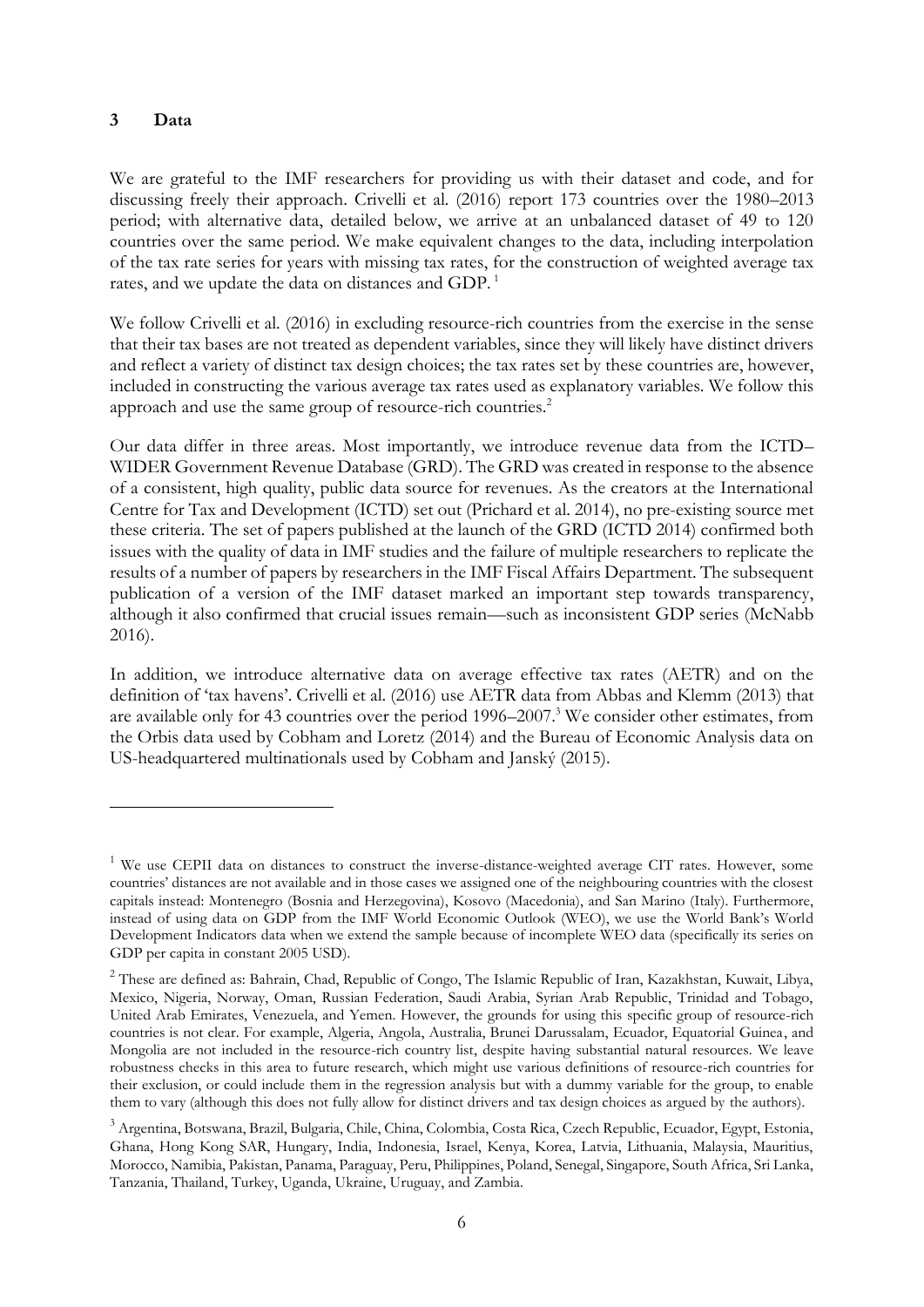For 'tax haven' definitions, the IMF authors rely on a list created by Gravelle (2013), on the basis of observed phenomena from a US perspective. In a similar line, we consider the alternative list of the six major profit misalignment jurisdictions of the Netherlands, Ireland, Luxembourg, Bermuda, Switzerland, and Singapore, identified for US-headquartered multinationals by Cobham and Janský (2015). Additional alternatives for future research could include measures based on the secrecy score component of the Tax Justice Network's Financial Secrecy Index. The index and its approach are detailed in Cobham et al. (2015), which also sets out the risks of systematic biases in 'tax haven' lists and the related problem of there being no accepted definition or objectively verifiable criteria for tax havenry. As both Ireland and the Netherlands demonstrate, however, there are jurisdictions with a fair degree of financial transparency in other areas, which offer relatively targeted means to achieve effective tax rates much lower than their statutorily determined level. A more specific definition may eventually be needed, although average effective rates may offer a way in, if used to determine the 'haven' list.

Table 1 displays the descriptive statistics for the original sample and our own, which appear broadly similar in many cases. However, there are important differences which are more easily seen in Figures 1–4. Table 2 summarizes the three alternatives to the original approach.

Figure 1 displays revenue from the CIT in per cent of GDP and Figure 2 shows CIT rates, both across the period from 1980–2013 for various groups of countries. Figure 3 shows values of AETRs, estimated as the ratio of corporate tax to gross profit, based on the Bureau of Economic Analysis data used by Cobham and Janský (2015). Figure 4 shows estimates of haven-weighted AETRs using data from various sources. Crivelli et al. (2016) use two versions of AETRs and we estimate a haven-weighted average for each of them (i.e. AETR1 and AETR2 in Figure 4).<sup>4</sup> We create two averages using the Bureau of Economic Analysis data used by Cobham and Janský (2015): one standard and one 5-year moving average to smooth out some sharp changes over the time (i.e. AETR3 and AETR4 in Figure 4). The final two are based on the Orbis data used by Cobham and Loretz (2014)—the first one is based on averages of companies in a given country in a given year, whereas the second one is estimated as the total of taxes reported by the total of profits reported in a given country in a given year (i.e. AETR5 and AETR5 in Figure 4).

<u>.</u>

<sup>&</sup>lt;sup>4</sup> One likely minor issue is that in the Stata do file kindly provided, 28 is used as the number of tax havens, but in the data there are up to 31 such jurisdictions (with two of them, Montserrat and San Marino, having data for only 2012 and 2013). The denominator does not appear to vary accordingly by year.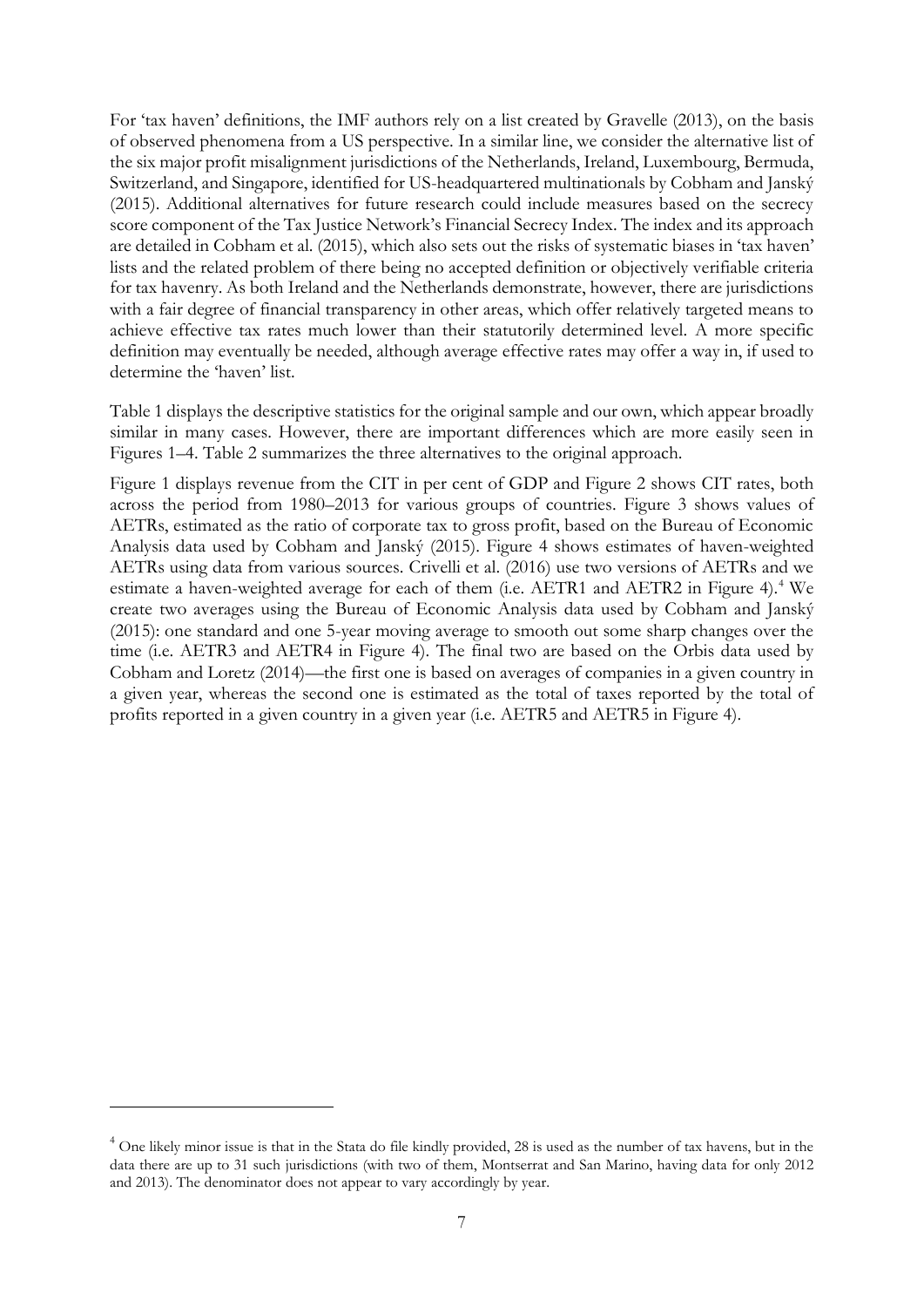Table 1: Descriptive statistics

|                                                         | Observations | Mean  | Max.     | Min.           | Std.<br>Dev. |
|---------------------------------------------------------|--------------|-------|----------|----------------|--------------|
| Crivelli et al. (2016)                                  |              |       |          |                |              |
| Statutory CIT rate, in per cent                         | 2185         | 33.33 | 61.80    | 2.00           | 9.65         |
| GDP-weighted average tax rate, in per cent              | 2185         | 38.56 | 48.04    | 29.16          | 4.82         |
| Haven-weighted average CIT rate, in per cent            | 2185         | 28.24 | 35.39    | 21.34          | 4.20         |
| Inverse-distance-weighted average CIT rate, in per cent | 2185         | 31.32 | 41.21    | 18.60          | 4.64         |
| CIT revenue, per cent of GDP                            | 2185         | 2.73  | 16.54    | 0.00           | 1.73         |
| <b>OECD</b> countries                                   | 893          | 2.80  | 8.02     | 0.26           | 1.26         |
| Non-OECD countries                                      | 1292         | 2.68  | 16.54    | 0.01           | 1.98         |
| CIT base, per cent of GDP                               | 2185         | 9.03  | 70.97    | 0.00           | 6.75         |
| <b>OECD</b> countries                                   | 893          | 8.75  | 29.99    | 1.06           | 4.61         |
| Non-OECD countries                                      | 1292         | 9.22  | 70.97    | 0.00           | 7.89         |
| AETR, in per cent                                       | 391          | 22.86 | 40.27    |                | 9.19         |
| GDP-weighted AETR, in per cent                          | 391          | 21.26 | 23.74    | 11.61<br>19.00 | 1.49         |
| Agricultural value-added, per cent of GDP               | 1847         | 11.74 | 64.05    | 0.04           | 10.74        |
| GDP per capita, 2000 USD                                | 1995         | 13235 | 87717    | 127            | 15298        |
| Trade openness, per cent of GDP                         | 1999         | 78.87 | 436.95   | 6.32           | 45.03        |
| Inflation, in per cent                                  | 1950         | 36.10 | 11749.64 | $-4.47$        | 366.03       |
| <b>Additional data</b>                                  |              |       |          |                |              |
| CIT revenue, per cent of GDP (GRD)                      | 2129         | 2.57  | 11.20    | $\mathbf 0$    | 1.48         |
| <b>OECD</b> countries (GRD)                             | 962          | 2.76  | 7.87     | 0              | 1.29         |
| Non-OECD countries (GRD)                                | 1167         | 2.41  | 11.20    | 0.01           | 1.61         |
| CIT base, per cent of GDP (GRD)                         | 2129         | 8.60  | 64.88    | 0              | 6.08         |
| <b>OECD</b> countries (GRD)                             | 962          | 8.74  | 29.11    | $\pmb{0}$      | 4.68         |
| Non-OECD countries (GRD)                                | 1167         | 8.49  | 64.88    | 0.02           | 7.02         |

Notes: Showing observations for non-resource-rich countries.

Source: Authors' calculations based on data from Crivelli et al. (2016) and the GRD.

| Model component             | Alternatives                                                                                                                                                                                                                                                                                 |
|-----------------------------|----------------------------------------------------------------------------------------------------------------------------------------------------------------------------------------------------------------------------------------------------------------------------------------------|
| Tax revenue data            | IMF or GRD                                                                                                                                                                                                                                                                                   |
| Average effective tax rates | Six versions in all, two versions from each of the three following sources:<br>data from Crivelli et al. (2016) using estimates by Abbas and Klemm<br>(2013); the Orbis data used by Cobham and Loretz (2014); and the Bureau<br>of Economic Analysis data used by Cobham and Janský (2015). |
| Tax haven list              | Gravelle (2013) or Cobham and Janský (2015)                                                                                                                                                                                                                                                  |

Table 2: The versions of estimates

Source: Authors' illustration.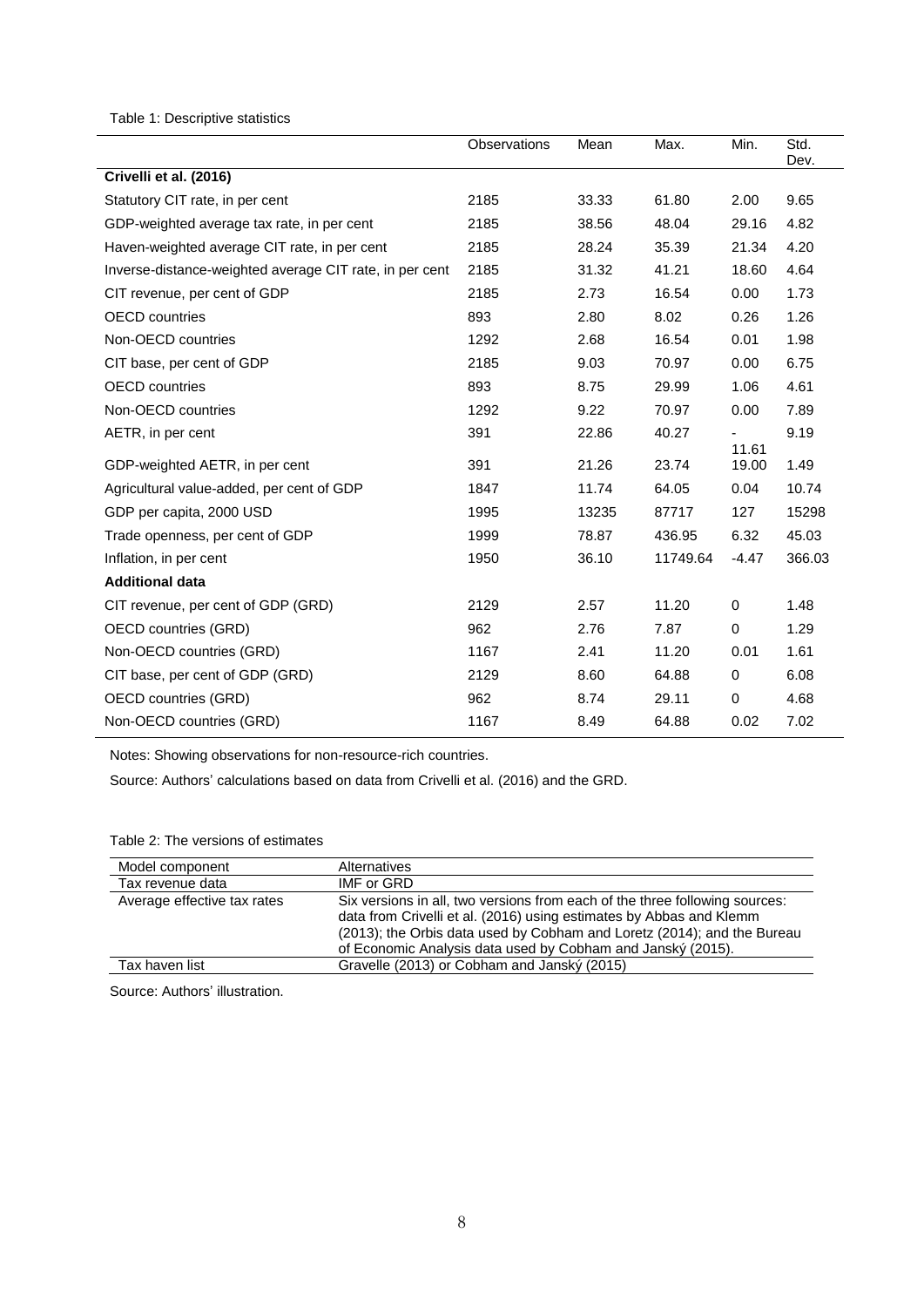Figure 1: Revenue from corporate income tax, in per cent of GDP

(a) IMF data



#### (b) GRD data



Source: Authors' calculations based on data from Crivelli et al. (2016) and the GRD.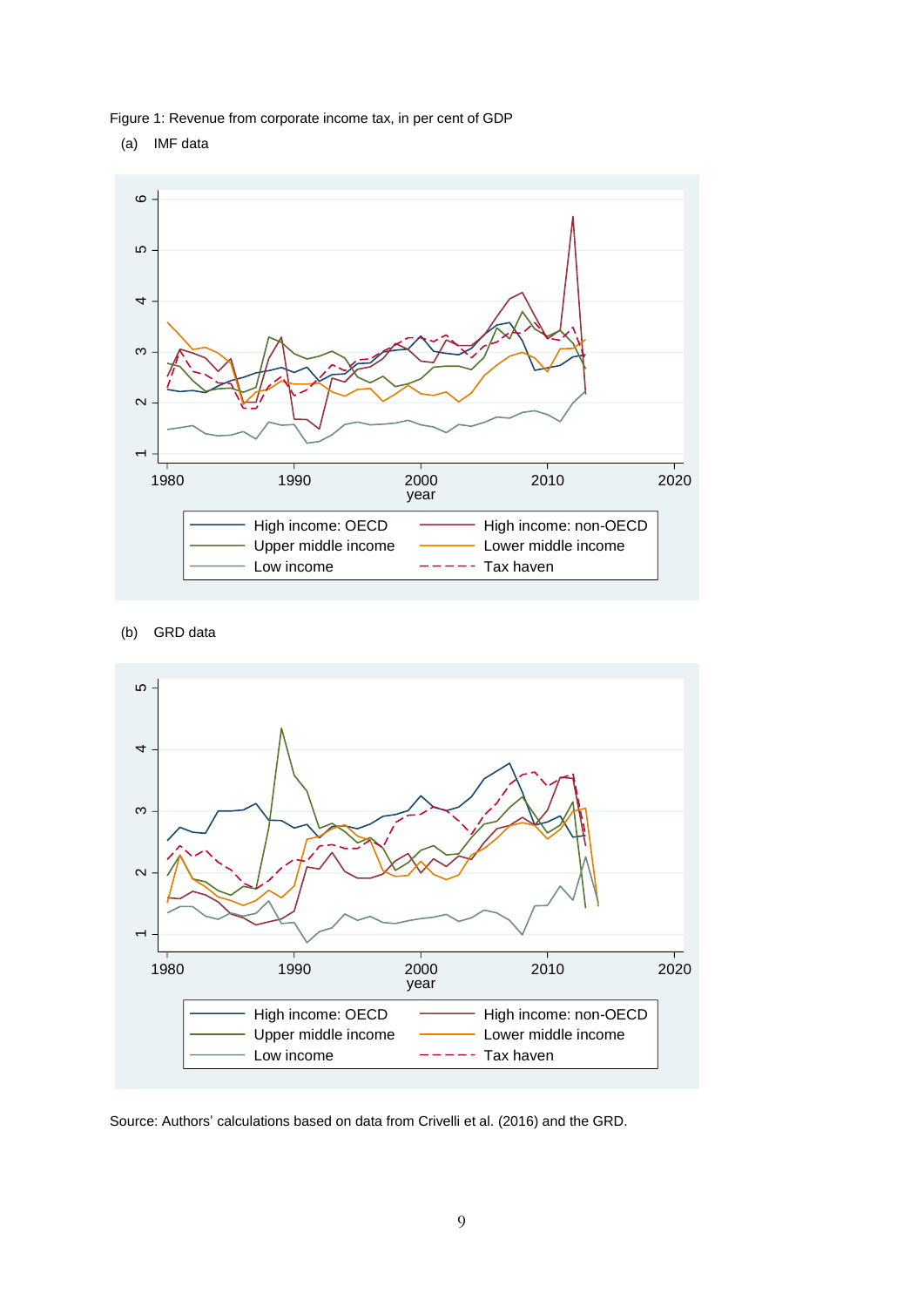





Note: The data are presented here without the extrapolated tax rates. Source: Authors' calculations based on data from Crivelli et al. (2016).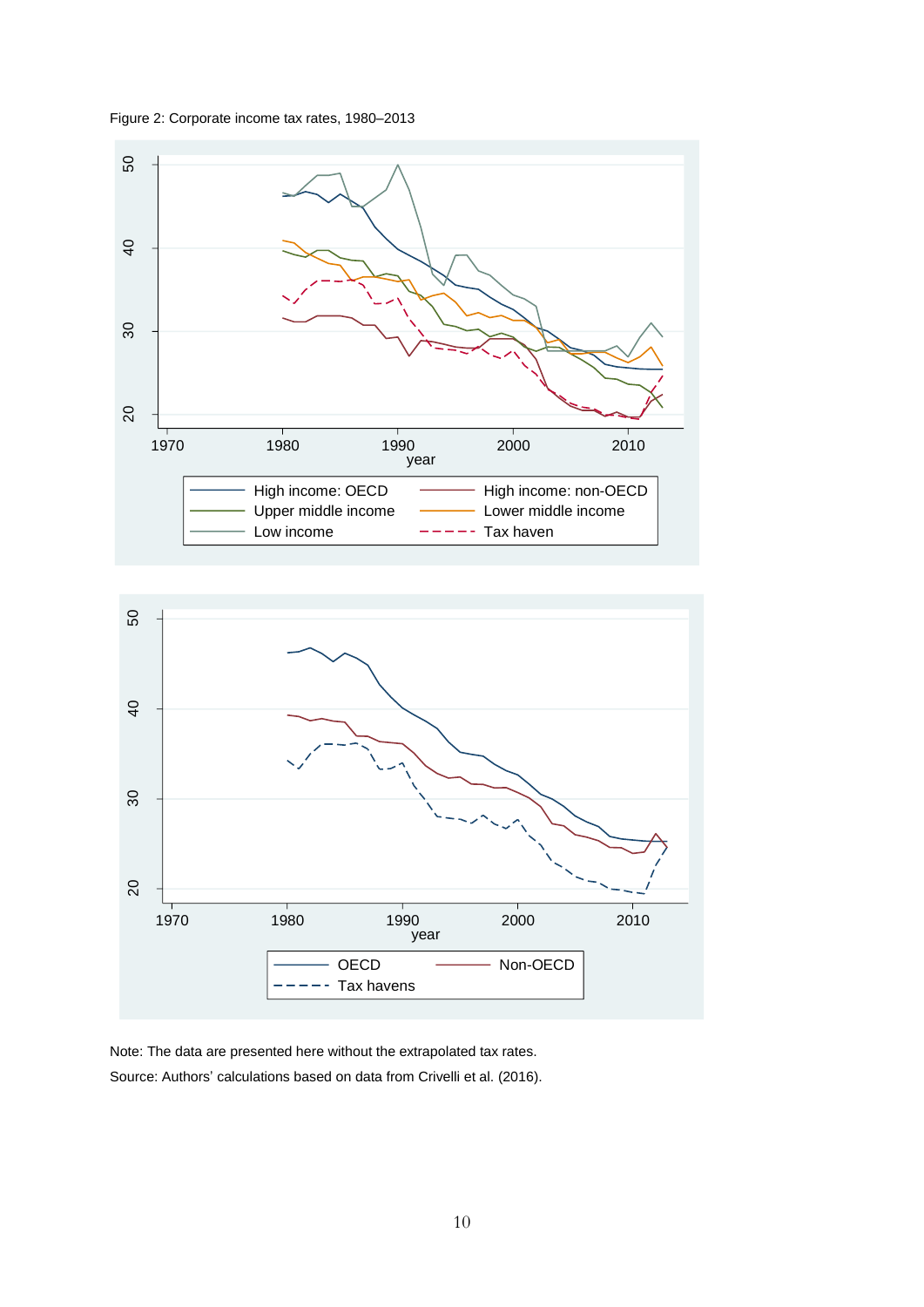

Figure 3: Average effective corporate income tax rates, 1980–2013

Source: Authors' calculations based on data from the Bureau of Economic Analysis used by Cobham and Janský (2015).

Figure 4: Haven-weighted average effective corporate income tax rates, 1980–2013



Note: The data show also the extrapolated tax rates.

Source: Authors' calculations based on data from Crivelli et al. (2016), Cobham and Loretz (2014), and Cobham and Janský (2015).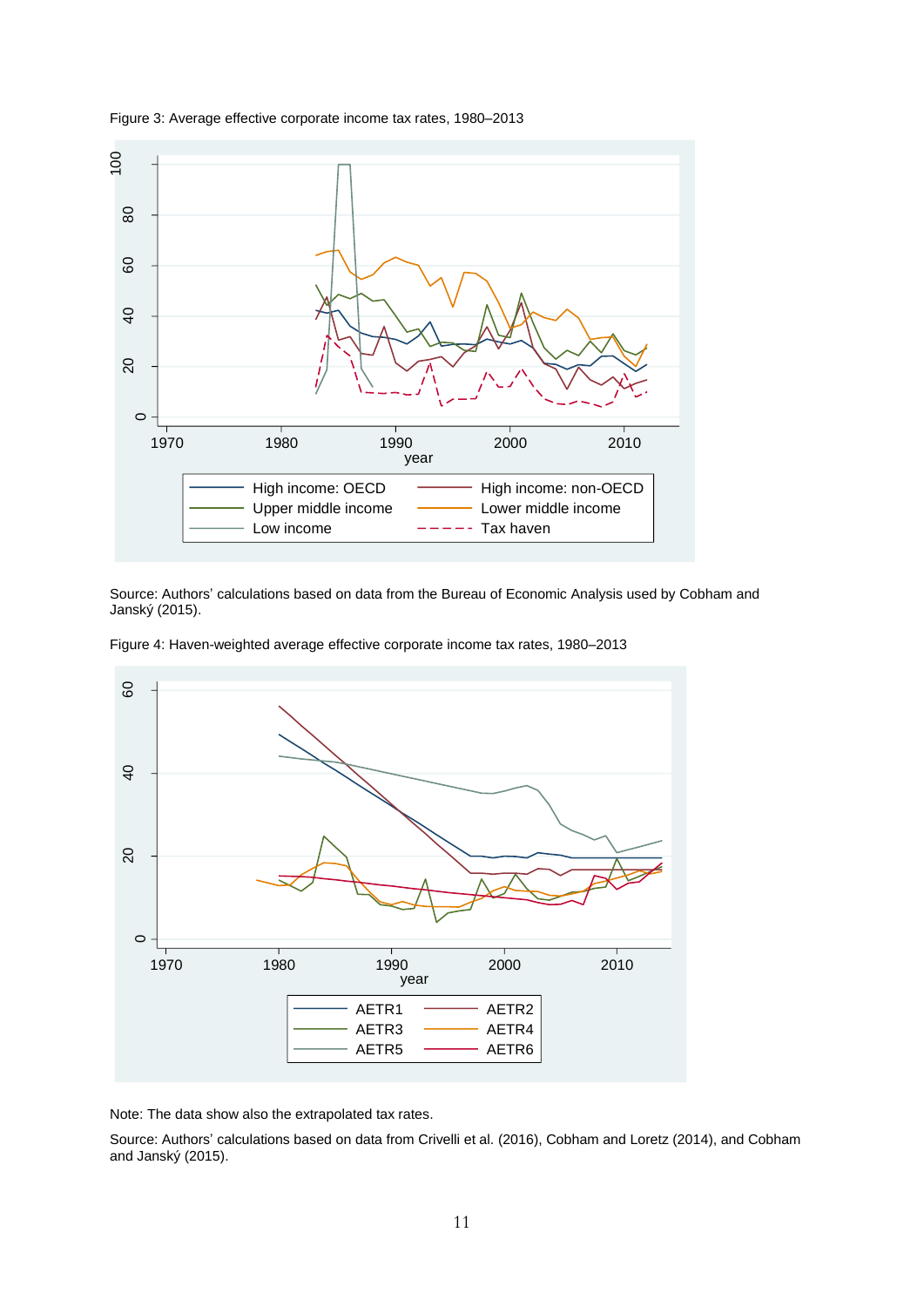#### **4 Results**

Per Table 2, the models differ in the tax revenue and rate data used, and the tax haven list. The results based on those various approaches differ, as would be expected, from those reported in Crivelli et al. (2016). In addition, they are generally less likely to obtain statistical significance. The own rate effects are often statistically insignificant (and in some cases positive). The havenweighted rate is often insignificant. A comprehensive set of results for all of the various versions is given in Appendix Table A1.

In each case, the results are presented in sets of three regressions—one for all countries, one for OECD members, and one for other countries. Table 3 corresponds to its counterpart in the original paper of Crivelli et al. (2016), presenting the baseline spillover regressions for various versions. It shows two sets of regressions—one re-estimated using the data provided by the authors, and one using GRD revenue data. The results are very similar. We use these two sets of results to re-estimate the revenue cost of BEPS.

|                             | (1)         | (2)        | (3)        | (4)         | (5)         | (6)        |
|-----------------------------|-------------|------------|------------|-------------|-------------|------------|
| Dependent variable          | base        | base       | base       | base        | base        | base       |
| Data for base               | <b>IMF</b>  | <b>IMF</b> | <b>IMF</b> | <b>GRD</b>  | <b>GRD</b>  | <b>GRD</b> |
| CIT base, lagged            | 0.906***    | $0.768***$ | $0.873***$ | $0.971***$  | $0.770***$  | $0.840***$ |
|                             | (0)         | (0)        | (0)        | (0)         | (0)         | (0)        |
| CIT rate                    | $-0.0918**$ | $-0.0596$  | $-0.123*$  | $-0.0926**$ | $-0.0673$   | $-0.135*$  |
|                             | (0.0193)    | (0.108)    | (0.0525)   | (0.0345)    | (0.133)     | (0.0572)   |
| CIT rate, haven<br>weighted | $0.352**$   | $0.342*$   | $0.515*$   | $0.289*$    | 0.254       | $-0.00734$ |
|                             | (0.0300)    | (0.0528)   | (0.0684)   | (0.0832)    | (0.158)     | (0.983)    |
| Inflation (log)             | 0.144       | $-0.0625$  | 0.136      | $0.725*$    | $-0.102$    | 0.293      |
|                             | (0.688)     | (0.793)    | (0.732)    | (0.0936)    | (0.650)     | (0.521)    |
| Trade openness              | $0.0403**$  | $-0.0211$  | 0.00758    | 0.0120      | $-0.0246**$ | 0.00860    |
|                             | (0.0373)    | (0.137)    | (0.651)    | (0.441)     | (0.0181)    | (0.606)    |
| GDP per capita (log)        | 0.0924      | 0.448      | 1.334      | 0.394       | 0.574       | $2.114*$   |
|                             | (0.945)     | (0.711)    | (0.403)    | (0.705)     | (0.633)     | (0.0510)   |
| Agriculture                 |             | $-0.134$   |            |             | $-0.113$    |            |
|                             |             | (0.311)    |            |             | (0.400)     |            |
| Time trend                  | $0.165**$   | $0.157*$   | $0.267**$  | $0.131*$    | 0.0893      | 0.0842     |
|                             | (0.0325)    | (0.0615)   | (0.0430)   | (0.0987)    | (0.222)     | (0.591)    |
| Constant                    | $-339.5**$  | $-321.5*$  | $-554.5**$ | $-271.4$    | $-184.4$    | $-179.8$   |
|                             | (0.0349)    | (0.0712)   | (0.0407)   | (0.101)     | (0.225)     | (0.577)    |
|                             |             |            |            |             |             |            |
| Observations                | 1,687       | 624        | 949        | 1,602       | 649         | 829        |
| Number of countries         | 103         | 28         | 72         | 101         | 29          | 69         |

Table 3: Base spillovers by income level, 'haven'-weighted tax rates

Source: Authors' calculations based on data from Crivelli et al. (2016) and the GRD.

We start with restricted or constrained coefficient estimates reported in Table 4 (not reported in Table 3 since these are obtained by an additional estimation in Stata) for combinations of OECD and non-OECD groups and three sets of estimates: (i) the published estimates of Crivelli et al. (2016); (ii) our re-estimations of Crivelli et al. (2016) using their data, which are close but not precise; and (iii) our re-estimations of Crivelli et al. (2016) using the GRD data, which show wider differences. For these combinations, we then present the re-estimated illustrative short-run and long-run revenue loss calculations for 2013 in Tables 5 and 6, respectively. The GRD-based estimates for OECD countries are somewhat lower due to its estimate of  $\hat{\varphi}$ , the estimated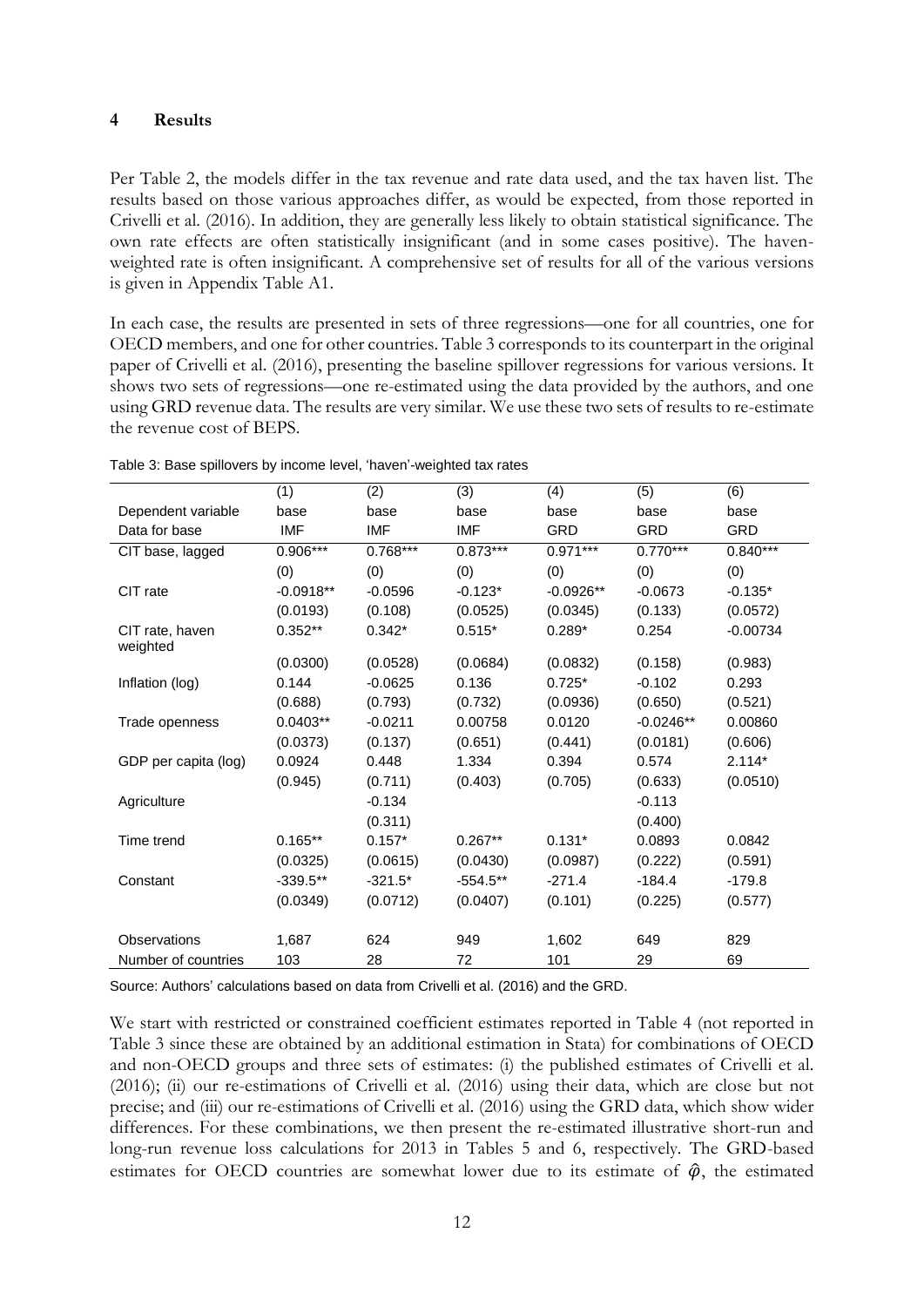coefficient on the tax term in Table 3, being only two-thirds of the estimates based on IMF revenue data. It follows that non-OECD countries are affected twice as much as OECD countries in terms of GDP, according to these GRD-based revenue estimates.

|                           |       |       |          | Φ        |
|---------------------------|-------|-------|----------|----------|
|                           | OECD  | OECD  | Non-OECD | Non-OECD |
| Published estimates       | 0.784 | 0.053 | 0.864    | 0.148    |
| Re-estimations, same data | 0.786 | 0.053 | 0.874    | 0.140    |
| Re-estimations, GRD data  | 0.797 | 0.034 | 0.851    | 0.143    |

Table 4: Restricted coefficient estimates derived from results in Table 3, 2013

Source :Authors' calculations based on data from Crivelli et al. (2016) and the GRD.

Table 5: Re-estimating the illustrative short-run revenue loss calculations for 2013

|                           | % of GDP<br>OECD | <b>Billion USD</b><br>OECD | % of GDP<br>Non-OECD | <b>Billion USD</b><br>Non-OECD |
|---------------------------|------------------|----------------------------|----------------------|--------------------------------|
| Published estimates       | 0.207            | 95                         | 0.178                | 28                             |
| Re-estimations, same data | 0.208            | 95                         | 0.183                | 28                             |
| Re-estimations, GRD data  | 0.134            | 61                         | 0.189                | 29                             |

Source :Authors' calculations based on data from Crivelli et al. (2016) and the GRD.

Table 6: Re-estimating the illustrative long-run revenue loss calculations for 2013

|                           | % of GDP<br>OECD | <b>Billion USD</b><br>OECD | % of GDP<br>Non-OECD | <b>Billion USD</b><br>Non-OECD |
|---------------------------|------------------|----------------------------|----------------------|--------------------------------|
| Published estimates       | 0.960            | 439                        | 1.316                | 208                            |
| Re-estimations, same data | 0.971            | 443                        | 1.458                | 223                            |
| Re-estimations, GRD data  | 0.660            | 301                        | 1.264                | 193                            |

Source: Authors' calculations based on data from Crivelli et al. (2016) and the GRD.

#### **5 Disaggregated revenue loss estimates**

We focus now on the long-term estimates of the revenue (in per cent of GDP) lost by each country *i* in period *t* as a consequence of profit shifting through tax havens in 2013, i.e.  $LL_{it}$ . We show various graphs by regions, income groups, and over time for both relative values in per cent of GDP and absolute values in US dollars (after multiplying the former with GDP in US dollars). In each case, we provide the comparison of our re-estimation of Crivelli et al. (2016) (referred to in graphs as IMF) and their re-estimation with the GRD data (referred to as GRD).

Consider first the broad patterns over time, using the original division into OECD and non-OECD groups (the label 'o' refers to OECD, 'n' to non-OECD countries). Figure 3 demonstrates the rise of profit shifting over time. The IMF and GRD estimates for non-OECD countries are much more closely aligned than those for OECD countries, although the trends are similar in both.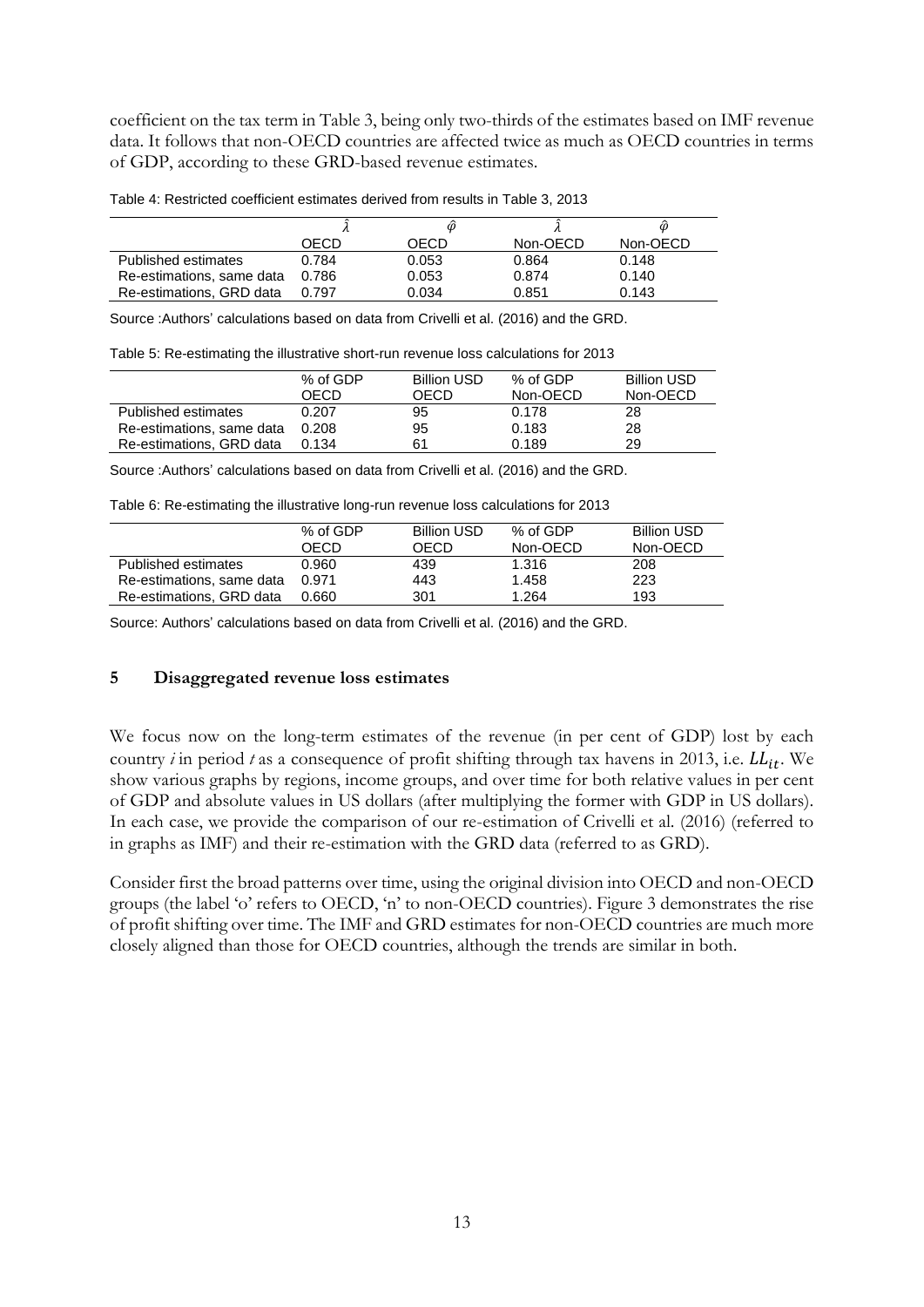



Source: Authors' calculations based on data from Crivelli et al. (2016) and the GRD.

Figure 4 provides a more detailed breakdown of the same results, still in terms of dollars. The OECD countries are the biggest absolute losers, but low and lower middle-income countries see strong growth in losses during the commodity boom of the 2000s. Figure 5 shows the strikingly different pattern in terms of shares of GDP. Low- and lower middle-income countries face consistently the heaviest losses, but these are less extreme, and less volatile, moving from each decade to the next.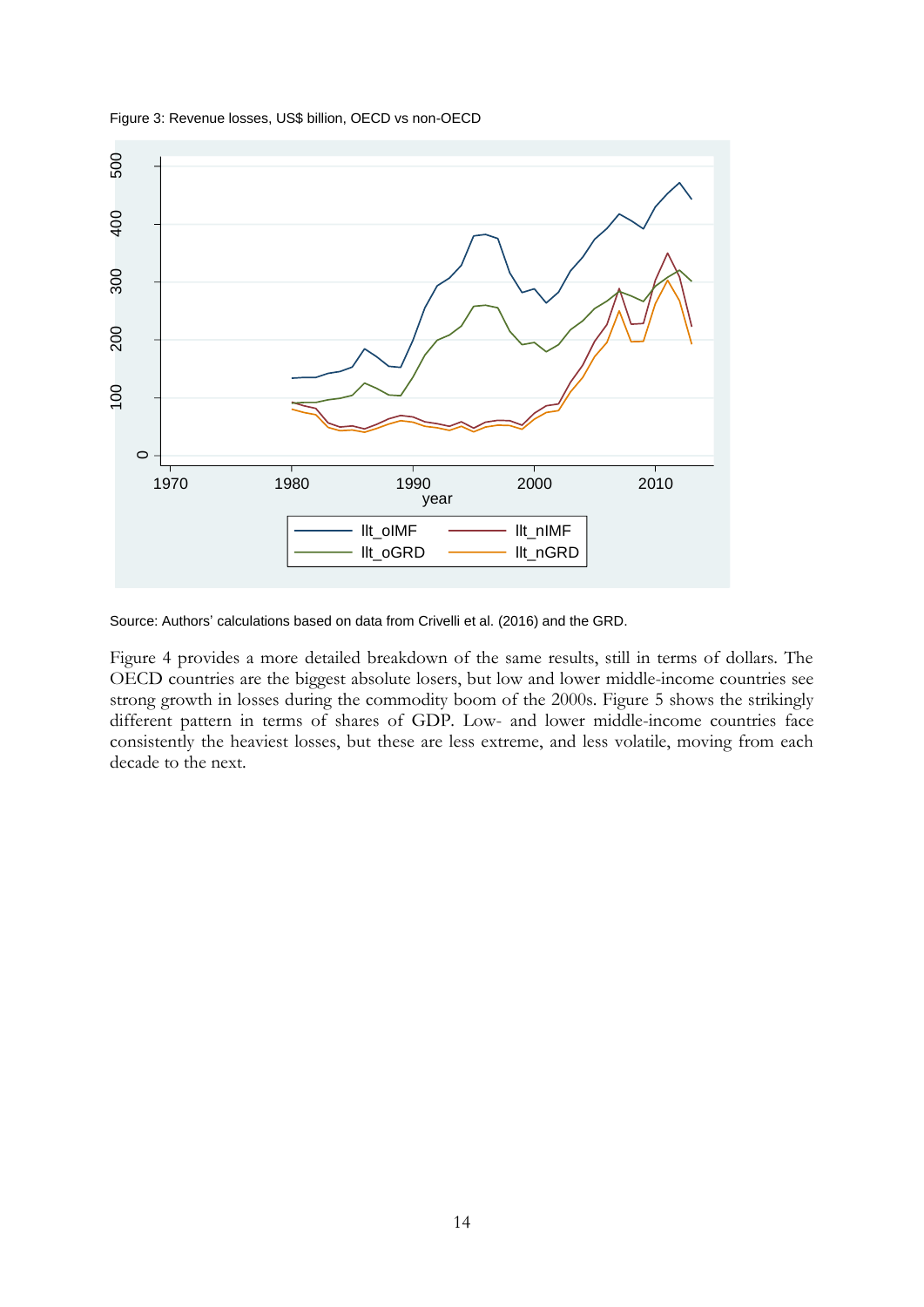







Source: Authors' calculations based on data from Crivelli et al. (2016) and the GRD.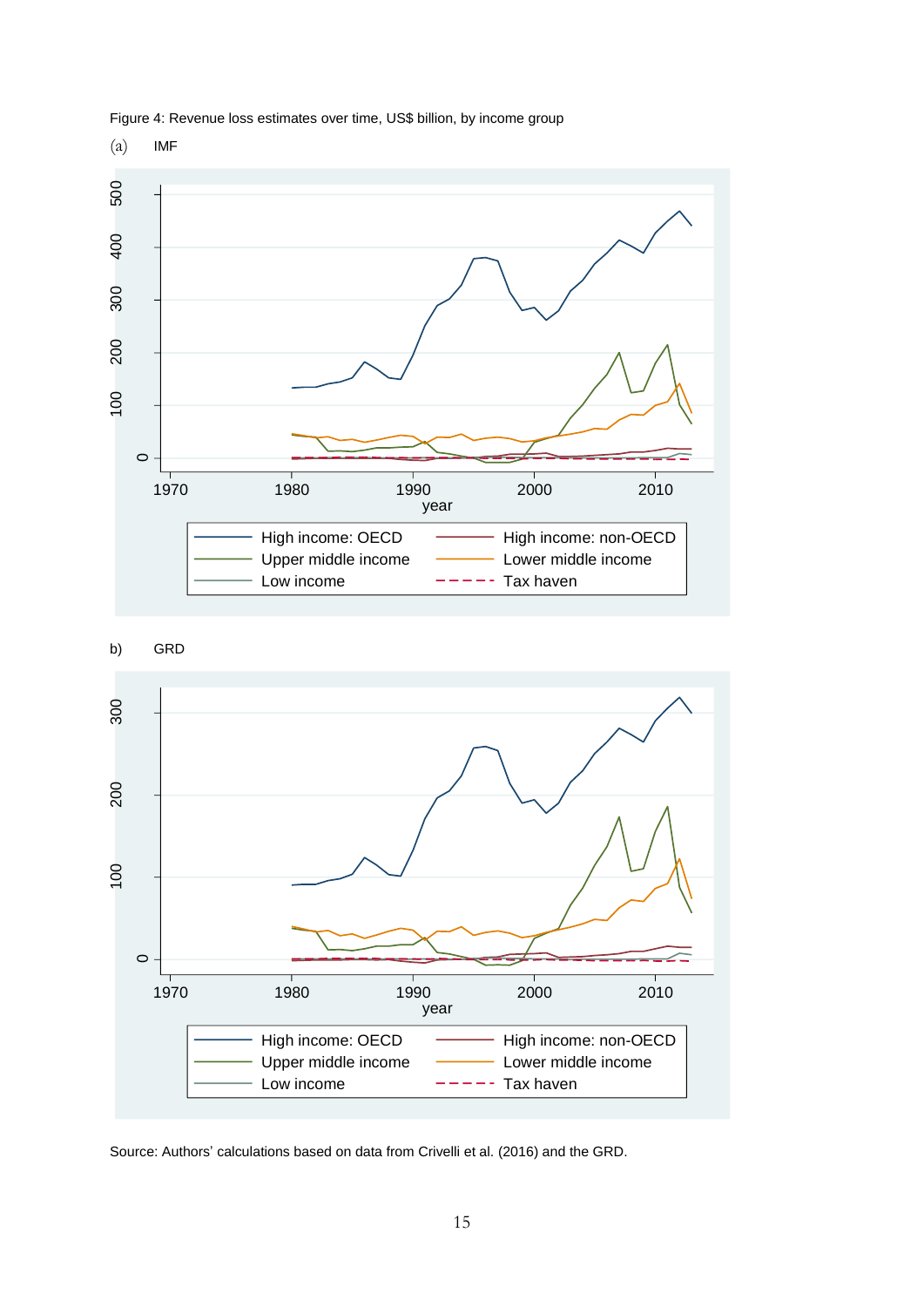

Figure 5: Revenue loss estimates over time, % of GDP, by income group

(a) IMF



Source: Authors' calculations based on data from Crivelli et al. (2016) and the GRD.

Recall that the basic logic behind the estimate of the revenue cost of BEPS is that it is the implied change in corporate tax bases from 'turning off' the haven channel, multiplied by the applicable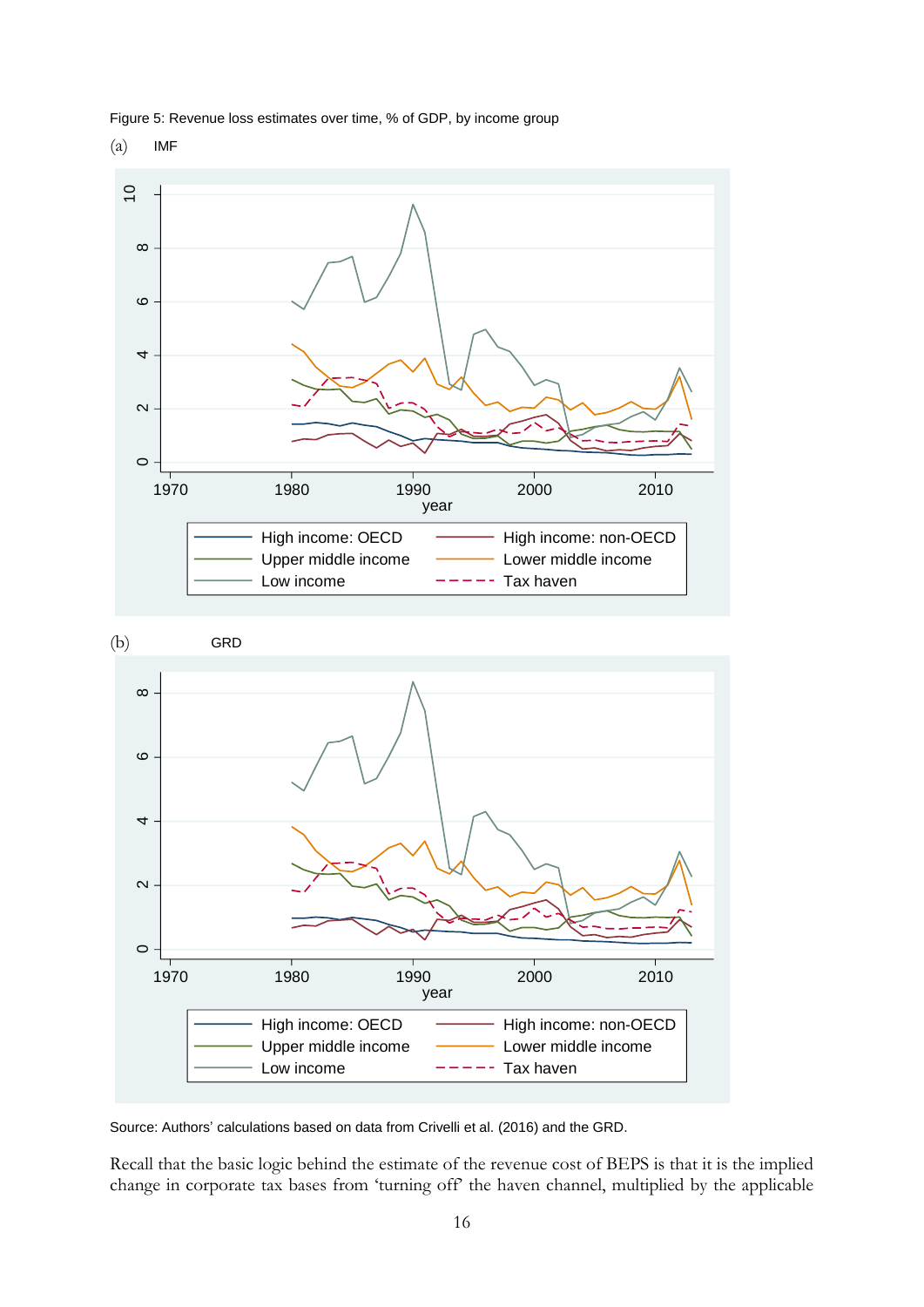CIT rate to produce an estimate in per cent of GDP. Interestingly, this is independent of the CIT revenue of a given country in a given year—it depends only on the CIT rate (and on the level of GDP, if we wish to consider absolute values in currency terms). The implied change in corporate tax bases depends for each country and year on the value of CIT rate relative to the haven-weighted average.

This difference, shown in Figure 6, is also what seems to be driving most of the results over time, i.e. the decreasing cost of BEPS as a share of GDP. When considered in US dollar terms, the steady rise of world GDP over the past three decades acts as a counterweight to the decreasing difference between the 'haven' and 'non-haven' tax rates, resulting in a degree of stability in the estimated costs of BEPS over time.



Figure 6: Average difference between corporate tax rate and haven-weighted average (in percentage points)

Source: Authors' calculations based on data from Crivelli et al. (2016) and other sources described in the text.

This might be viewed as evidence that lowering corporate tax rates is an effective tool against avoidance. Narrower studies, however, such as Cobham and Janský (2015) and Clausing (2016) provide evidence that profit shifting has grown strongly—even as effective tax rates have fallen sharply. Cobham and Janský (2015) document effective tax rates for US-headquartered multinationals of 0–5 per cent in the major misalignment jurisdictions to which most profit is shifted, compared to 15–20 per cent in the USA and other economies on average. The issue may then be an artefact of the methodology, relying on differentials in statutory rates while incentives are driven instead by *effective* rates. Future research might go further in exploring whether other data sources for effective rates can generate regressions with stronger results than we found in section 3.

As noted, one strength of the approach here is that more disaggregated results can be obtained, and we present some of these now. Figure 7 shows the pattern of losses by region and by income group, as a share of GDP. Despite the differences in underlying IMF and GRD revenue data, the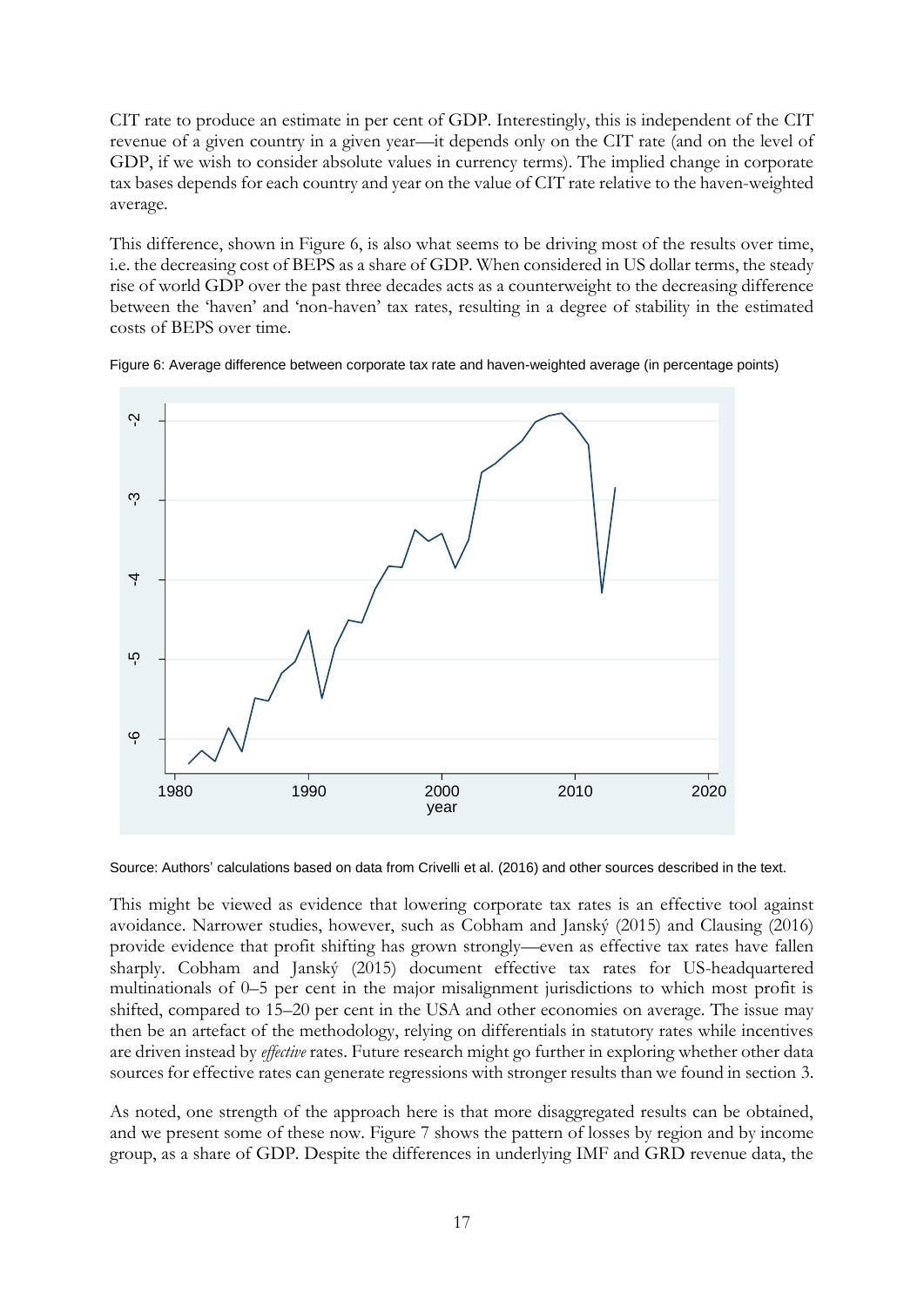rankings are relatively consistent. Sub-Saharan Africa, Latin America and the Caribbean, and South Asia suffer relatively intense losses, and lower middle-income and, above all, low-income countries.

Figure 8 shows the country-level findings for revenue losses in 2013. The consistency of the IMF and GRD-based estimates is noticeable. So too is the somewhat mechanical nature of the estimate, with groups of countries with the same statutory rate showing the same estimated losses as a share of their GDP. In addition, the detail of the figure reveals many unexpected placings in the overall ranking. Those that gain include more than 40 countries—most not generally considered to benefit from profit shifting, nor to actively seek it. Those that lose most are generally lower-income countries, including notable commodity exporters, but also a curiosity in the European secrecy jurisdiction of Malta.

The full 2013 results are detailed in Appendix Table A2. Using the more conservative GRD results, 14 countries from Argentina to Zambia face losses of between 3 per cent and 7 per cent of their GDP. A further 38 countries, from Bhutan to the USA, face losses of between 1 per cent and 3 per cent of their GDP. At the same time, 22 countries appear to make revenue gains greater than 1 per cent of GDP from profit shifting—from the more likely (e.g. Cyprus and Lebanon) to the less so (e.g. Iraq and Brazil).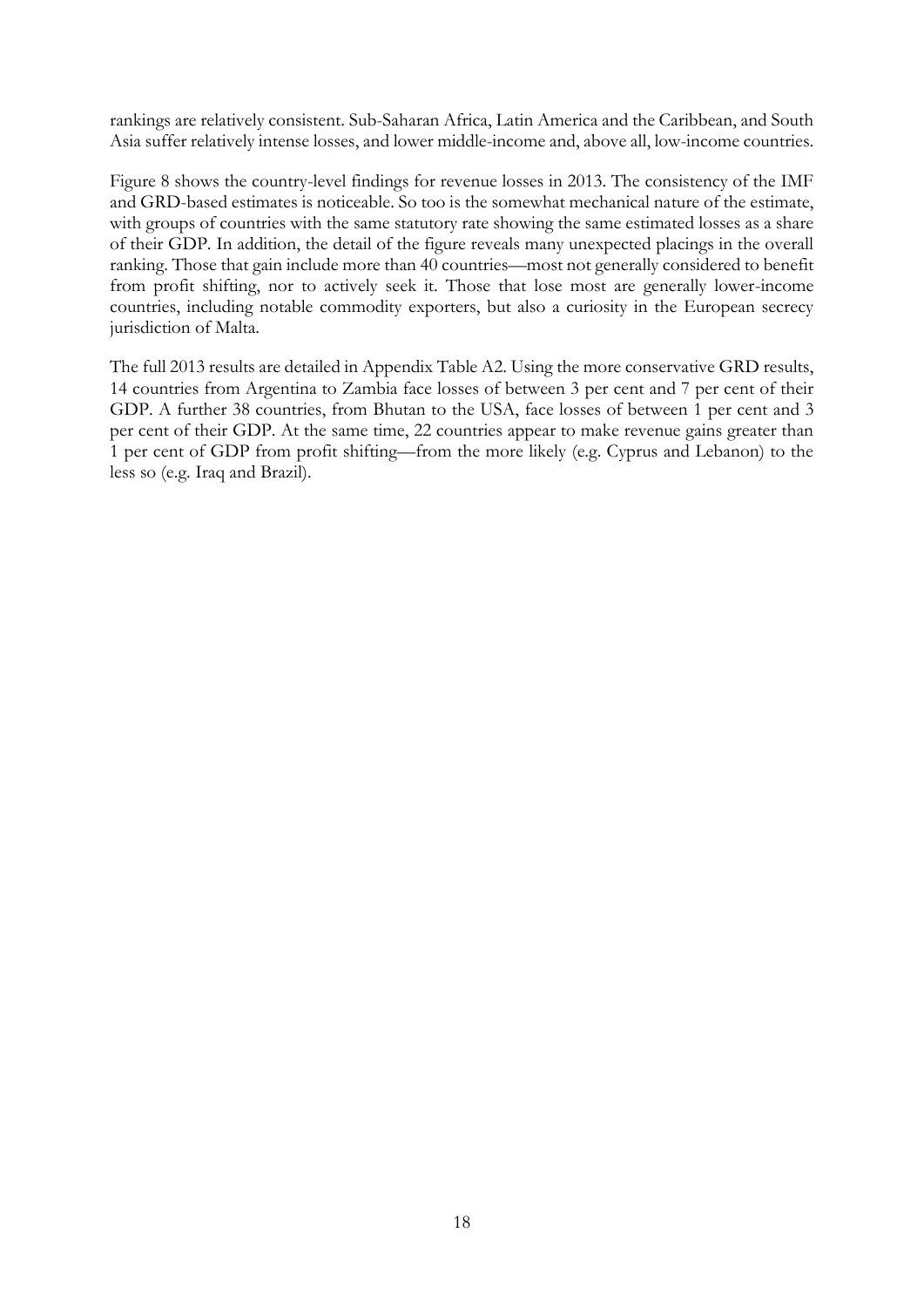





Note: Means of IIIMF and IIGRD refer to the mean values of revenue loss estimates using IMF and GRD data, respectively.

Source: Authors' calculations based on data from Crivelli et al. (2016) and the GRD.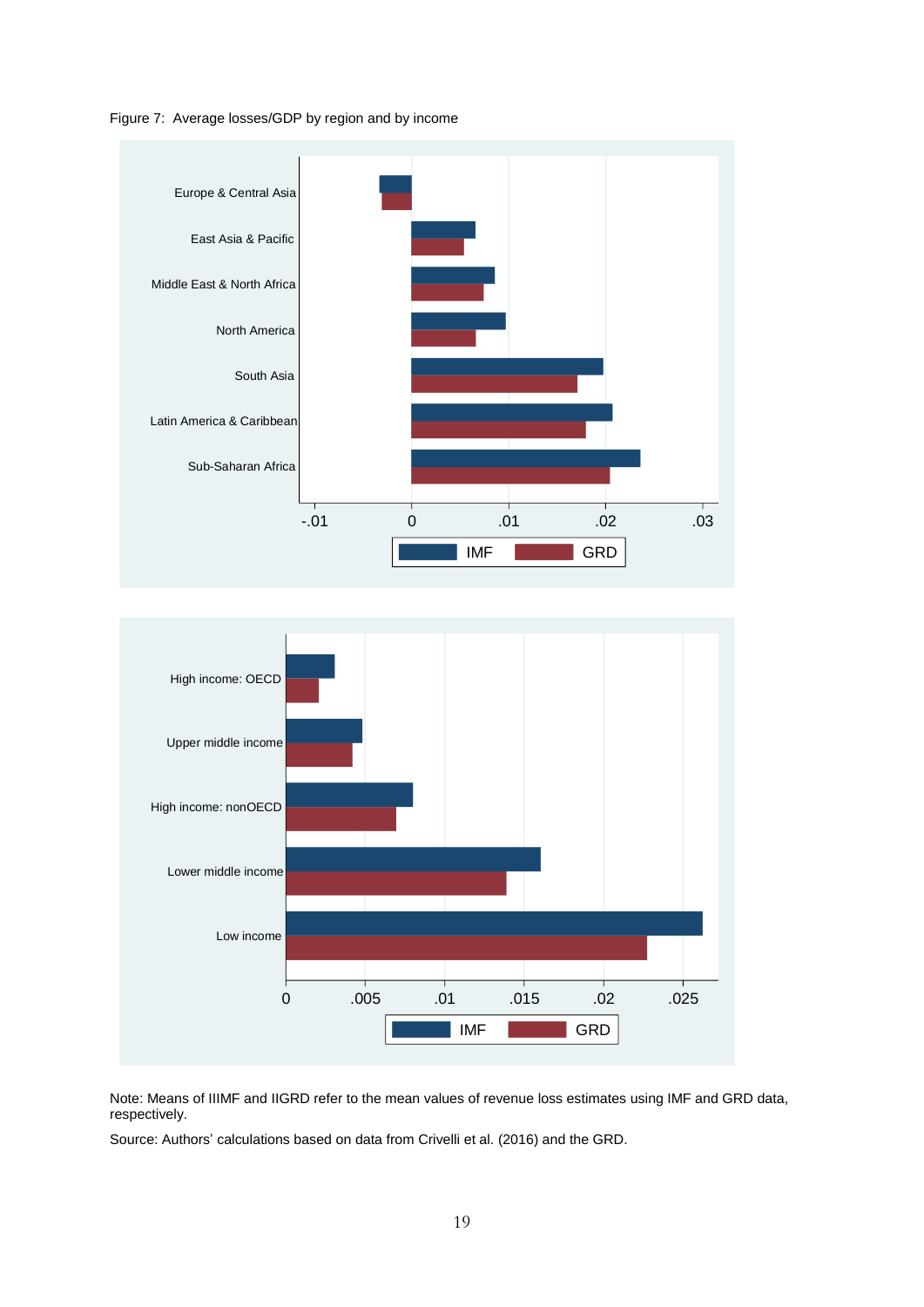

Figure 8: Illustrative revenue loss calculations as % of GDP, in US\$ billion, 2013

Source: Authors' calculations based on data from Crivelli et al. (2016) and the GRD.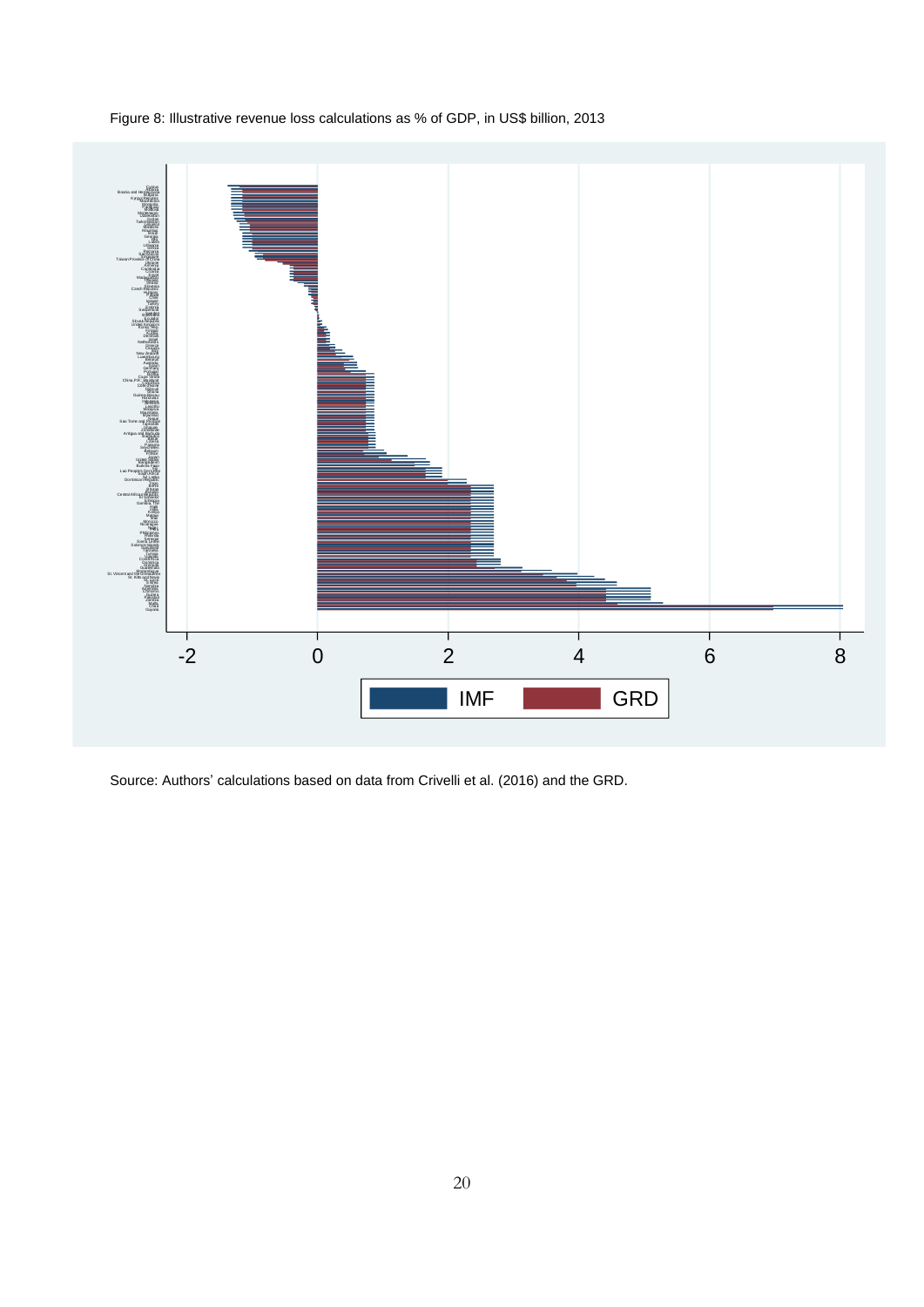#### **6 Conclusion**

In this paper, we re-estimate the work of Crivelli et al. (2016) and, to a large extent, confirm their findings. We established their broad robustness to the use of alternative government revenue data and explored, with less success, changes to the definition of 'tax havens' used and to average effective tax rates. In addition to contributing to the academic research on this important subject, our contribution can be considered an open-source robustness check of Crivelli et al. (2016), using the widely available GRD. In addition, we publish with this paper the full detail of country-level revenue loss estimates for our preferred model, as a contribution to more granular policy analysis and to further research.

There is clearly space to develop a methodological approach which goes beyond statutory tax rates, and responds more closely to the actual incentives that multinationals face for profit shifting. But the central findings of this leading analysis of global tax avoidance by multinational companies appear broadly solid. The estimated tax loss with the preferred GRD data is around US\$500 billion, compared to US\$650 billion in the original paper.

In addition, and especially strongly with our preferred revenue data, the intensity of losses is substantially greater in low- and lower middle-income countries; and in sub-Saharan Africa, Latin America and the Caribbean, and in South Asia compared to other regions. Notwithstanding the scope for further challenges and improvement to the methodology and data over time, this appears to offer broadly compelling evidence of two important points: that lower-income countries in general suffer more intense corporate tax avoidance (even before considering their greater reliance on tax revenues from CIT); and that there are substantial variations among countries by income and by region, such that policy makers should pay close attention to their specific situation.

At the global level, policy makers such as those at the G77 should consider to pursue an internationally representative tax body to allow consideration of rule changes that would benefit those who suffer the greatest losses. The immediate research agenda points to working more effectively with existing data, as indicated above. The real breakthrough, however, is likely to come only when multinationals' country-by-country reporting data is made public, and the full extent and nature of the misalignment between profits and the location of real economic activity is laid bare.

#### **References**

- Abbas, S.A., and A. Klemm A. (2013). 'A Partial Race to the Bottom: Corporate Tax Developments in Emerging and Developing Economies'. *International Tax and Public Finance*, 20(4): 596–617.
- Clausing, K.A. (2016). 'The Effect of Profit Shifting on the Corporate Tax Base in the United States and Beyond'. *National Tax Journal*, 69(4): 905–34.
- Cobham, A., and L. Gibson (2016). 'Ending the Era of Tax Havens. Why the UK Government Must Lead the Way'. Oxfam Briefing Paper. Oxford: Oxfam. Retrieved from: [http://oxfamilibrary.openrepository.com/oxfam/bitstream/10546/601121/4/bp-ending](http://oxfamilibrary.openrepository.com/oxfam/bitstream/10546/601121/4/bp-ending-era-tax-havens-uk-140316-en.pdf)[era-tax-havens-uk-140316-en.pdf](http://oxfamilibrary.openrepository.com/oxfam/bitstream/10546/601121/4/bp-ending-era-tax-havens-uk-140316-en.pdf) (accessed on 15 August 2016).
- Cobham, A., and P. Janský (2015). 'Measuring Misalignment: the Location of US Multinationals' Economic Activity Versus the Location of their Profits'. International Centre for Tax and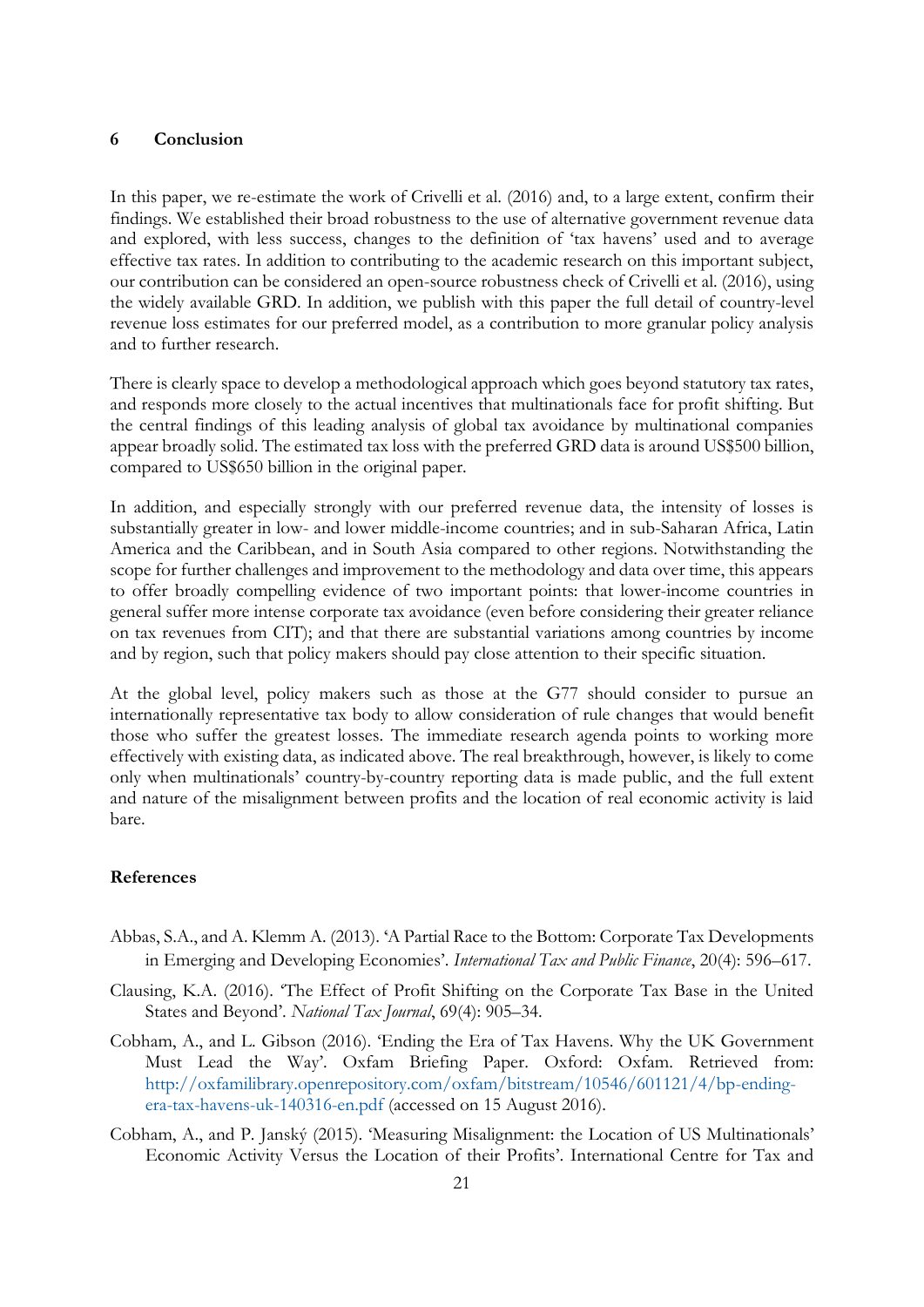Development Working Paper, 2015(42). Brighton: Institute of Development Studies. Retrieved from: [http://www.ictd.ac/index.php/ju-download/2-working-papers/91](http://www.ictd.ac/index.php/ju-download/2-working-papers/91-measuring-misalignment-the-location-of-us-multinationals-economic-activity-versus-the-location-of-their-profits) [measuring-misalignment-the-location-of-us-multinationals-economic-activity-versus-the](http://www.ictd.ac/index.php/ju-download/2-working-papers/91-measuring-misalignment-the-location-of-us-multinationals-economic-activity-versus-the-location-of-their-profits)[location-of-their-profits](http://www.ictd.ac/index.php/ju-download/2-working-papers/91-measuring-misalignment-the-location-of-us-multinationals-economic-activity-versus-the-location-of-their-profits) (accessed on 15 August 2016).

- Cobham, A., P. Janský, and M. Meinzer (2015). 'The Financial Secrecy Index: Shedding New Light on the Geography of Secrecy'. *Economic Geography*, 91(3): 281–303.
- Cobham, A., and S. Loretz. (2014). 'International Distribution of the Corporate Tax Base: Implications of Different Apportionment Factors under Unitary Taxation'. International Centre for Tax and Development Working Paper, 2014(27). Brighton: Institute of Development Studies. Retrieved from: [https://opendocs.ids.ac.uk/opendocs/bitstream/handle/123456789/11176/ICTD\\_WP27.](https://opendocs.ids.ac.uk/opendocs/bitstream/handle/123456789/11176/ICTD_WP27.pdf?sequence=1&isAllowed=y) [pdf?sequence=1&isAllowed=y](https://opendocs.ids.ac.uk/opendocs/bitstream/handle/123456789/11176/ICTD_WP27.pdf?sequence=1&isAllowed=y) (accessed on 15 August 2016).
- Crivelli, E., R. De Mooij, and M. Keen (2016). 'Base Erosion, Profit Shifting and Developing Countries'. *FinanzArchiv: Public Finance Analysis*, 72(3).
- Fuest, C., S. Hebous, and N. Riedel (2011). 'International Debt Shifting and Multinational Firms in Developing Economies'. *Economics Letters*, 113(2): 135–38.
- Fuest, C., and N. Riedel (2012). 'Tax Evasion and Tax Avoidance: The Role of International Profit Shifting'. In P. Reuter (ed.), *Draining Development? Controlling Flows of Illicit Funds from Developing Countries*. Retrieved from: <https://openknowledge.worldbank.org/handle/10986/2242> (accessed on 23 February 2013).
- Gravelle, J.G. (2013). *Tax Havens: International Tax Avoidance and Evasion*. Washington, DC: Congressional Research Service.
- ICTD (International Centre for Tax and Development) (2014). 'Launch of the ICTD Government Revenue Dataset'. Retrieved from: [http://www.ictd.ac/launch-of-the-ictd-government](http://www.ictd.ac/launch-of-the-ictd-government-revenue-dataset)[revenue-dataset](http://www.ictd.ac/launch-of-the-ictd-government-revenue-dataset) (accessed on 15 August 2016).
- McNabb, K. (2016). 'The ICTD Government Revenue Dataset: Still the Best Option for Researchers'. ICTD Blogs. Retrieved from: [http://www.ictd.ac/blogs/entry/the-ictd](http://www.ictd.ac/blogs/entry/the-ictd-government-revenue-dataset-still-the-best-option-for-researchers)[government-revenue-dataset-still-the-best-option-for-researchers](http://www.ictd.ac/blogs/entry/the-ictd-government-revenue-dataset-still-the-best-option-for-researchers) (accessed on 15 August 2016).
- Prichard, W., A. Cobham, and A. Goodall (2014). 'The ICTD Government Revenue Dataset*'.* ICTD Working Paper 19. Brighton: ICTD. Retrieved from: [www.ictd.ac/sites/default/files/ICTD%20WP19.pdf](file:///C:/Users/Alex/AppData/Local/Microsoft/Windows/INetCache/Content.Outlook/JFI832L7/www.ictd.ac/sites/default/files/ICTD%20WP19.pdf) (accessed on 15 August 2016).
- Reuter, P. (2012). *Draining Development? Controlling Flows of Illicit Funds from Developing Countries*. Washington, DC: The World Bank. Retrieved from: <https://openknowledge.worldbank.org/handle/10986/2242> (accessed on 15 August 2016).
- UNCTAD (2015). *World Investment Report 2015—Reforming International Investment Governance*. Geneva: United Nations. Retrieved from: [http://unctad.org/en/PublicationsLibrary/wir2015\\_en.pdf](http://unctad.org/en/PublicationsLibrary/wir2015_en.pdf) (accessed on 15 August 2016).
- Zucman, G. (2014). 'Taxing across Borders: Tracking Personal Wealth and Corporate Profits'. *Journal of Economic Perspectives*, 28(4): 121–48.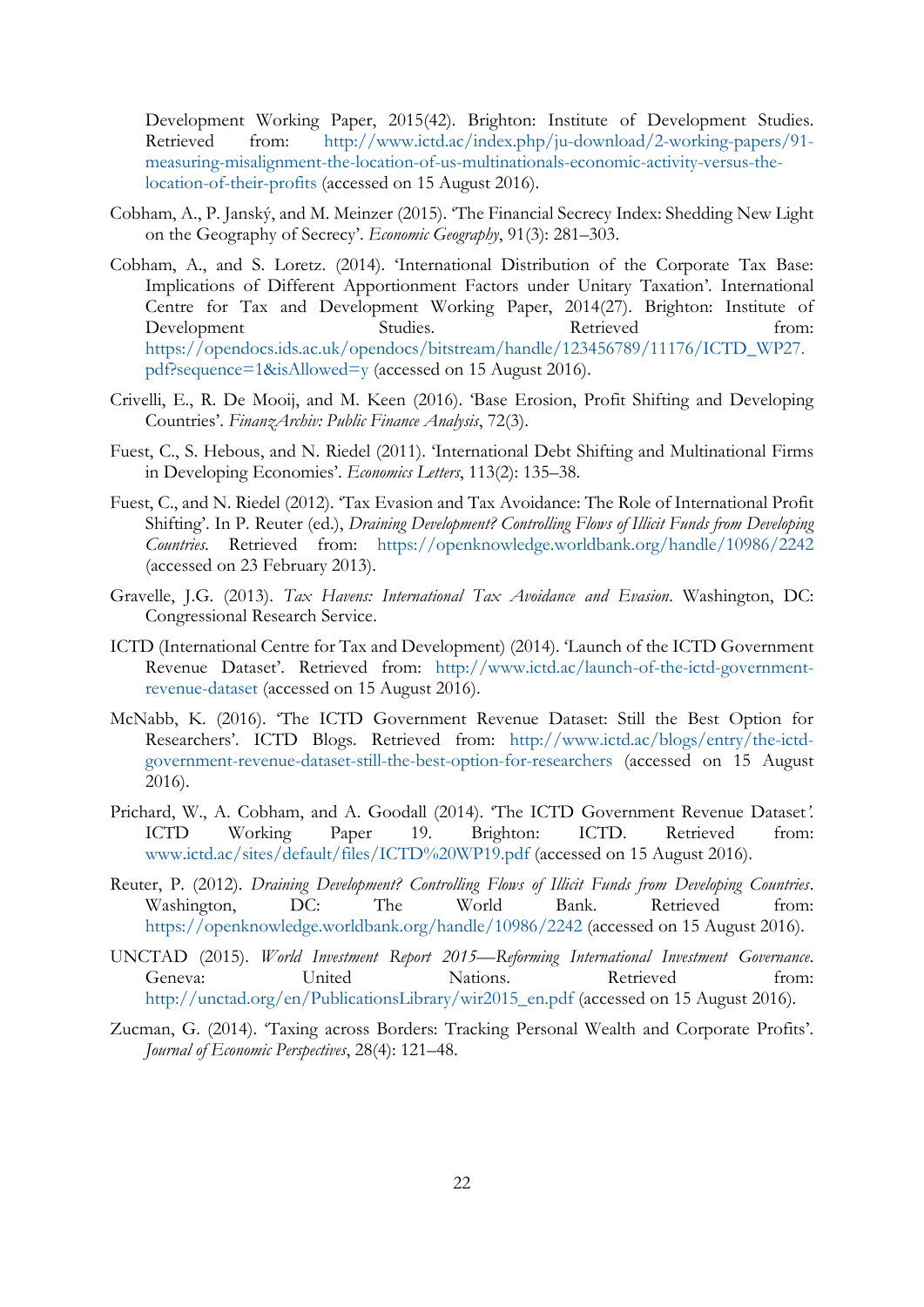# **Appendix**

## Table A1: Additional regression results

|                             | (7)             | (8)             | (9)             | (10)            | (11)            | (12)            |
|-----------------------------|-----------------|-----------------|-----------------|-----------------|-----------------|-----------------|
| Data for base               | <b>IMF</b>      | <b>IMF</b>      | <b>IMF</b>      | <b>GRD</b>      | GRD             | <b>GRD</b>      |
| Tax haven list              | Cobham & Janský | Cobham & Janský | Cobham & Janský | Cobham & Janský | Cobham & Janský | Cobham & Janský |
| Tax rate                    | Statutory       | Statutory       | Statutory       | Statutory       | Statutory       | Statutory       |
| CIT base, lagged            | $0.918***$      | $0.797***$      | $0.882***$      |                 |                 |                 |
|                             | (0)             | (0)             | (0)             |                 |                 |                 |
| CIT rate                    | $-0.0773**$     | $-0.0611$       | $-0.104$        | $-0.0826**$     | $-0.0705$       | $-0.132**$      |
|                             | (0.0373)        | (0.102)         | (0.100)         | (0.0478)        | (0.132)         | (0.0495)        |
| Inflation (log)             | 0.0931          | $-0.0796$       | 0.123           | 0.646           | $-0.0884$       | 0.295           |
|                             | (0.803)         | (0.735)         | (0.755)         | (0.119)         | (0.702)         | (0.486)         |
| Trade openness              | $0.0366*$       | $-0.0182$       | 0.00165         | 0.00942         | $-0.0241**$     | 0.0143          |
|                             | (0.0635)        | (0.207)         | (0.924)         | (0.553)         | (0.0170)        | (0.450)         |
| GDP per capita<br>(log)     | 0.139           | 0.226           | 1.524           | 0.350           | 0.473           | $2.420**$       |
|                             | (0.918)         | (0.844)         | (0.321)         | (0.744)         | (0.694)         | (0.0390)        |
| Agriculture                 |                 | $-0.100$        |                 |                 | $-0.0883$       |                 |
|                             |                 | (0.403)         |                 |                 | (0.503)         |                 |
| Time trend                  | 0.0799          | 0.0689          | 0.116           | 0.0914          | 0.0506          | $-0.0515$       |
|                             | (0.189)         | (0.292)         | (0.242)         | (0.178)         | (0.345)         | (0.677)         |
| CIT rate, haven<br>weighted | 0.0966          | 0.106           | 0.107           | 0.123           | 0.115           | $-0.190$        |
|                             | (0.182)         | (0.252)         | (0.374)         | (0.172)         | (0.209)         | (0.281)         |
| CIT base, lagged            |                 |                 |                 | $0.982***$      | $0.798***$      | $0.818***$      |
|                             |                 |                 |                 | (0)             | (0)             | (0)             |
| Constant                    | $-163.2$        | $-137.0$        | $-241.2$        | $-188.2$        | $-102.5$        | 93.94           |
|                             | (0.206)         | (0.317)         | (0.237)         | (0.180)         | (0.367)         | (0.708)         |
| Observations                | 1,687           | 624             | 949             | 1,602           | 649             | 829             |
| Number of<br>countries      | 103             | 28              | 72              | 101             | 29              | 69              |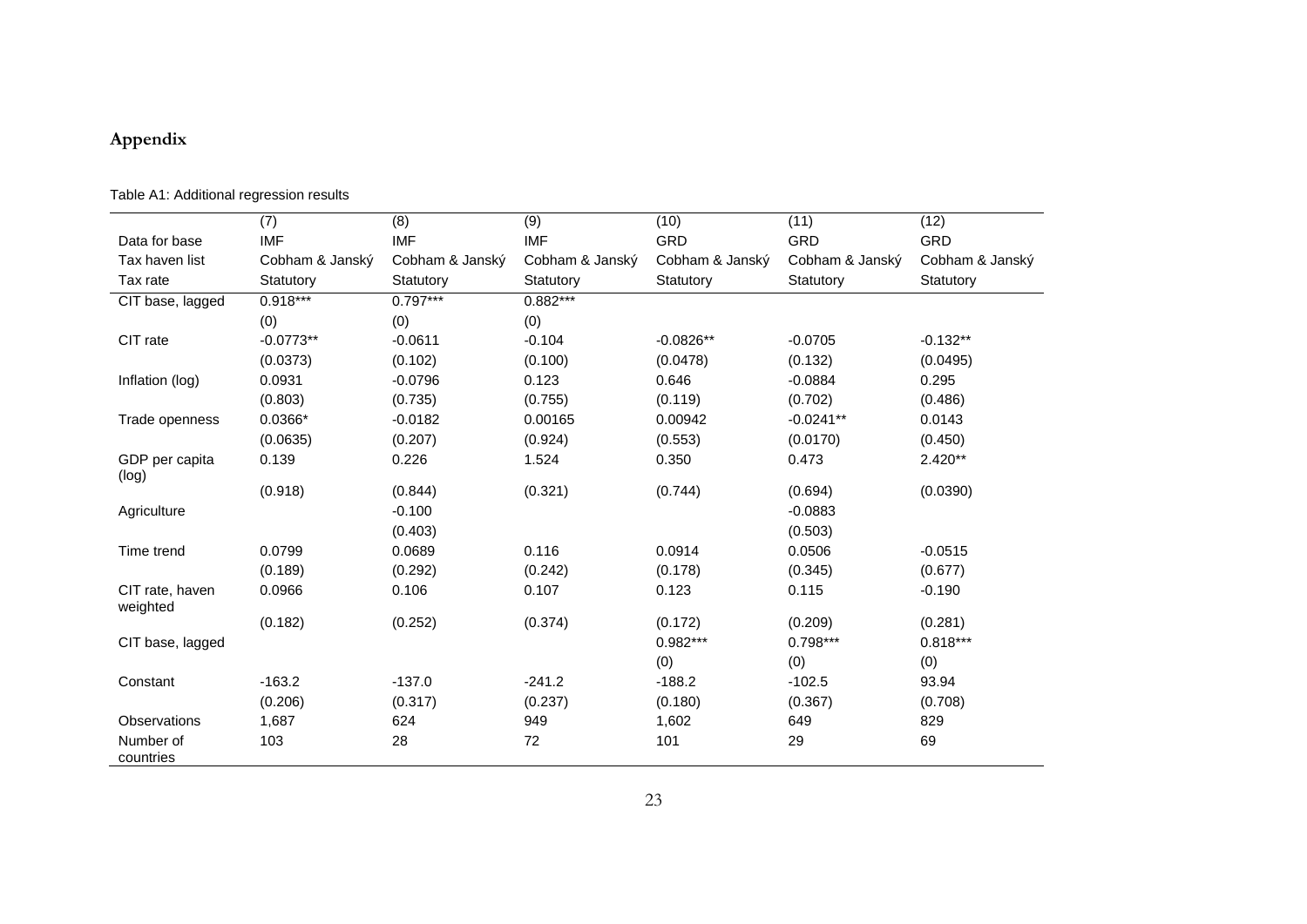|                            | (13)         | (14)           | (15)        | (16)              | (17)              | (18)              | (19)       | (20)         | (21)        |
|----------------------------|--------------|----------------|-------------|-------------------|-------------------|-------------------|------------|--------------|-------------|
| Data for base              | <b>GRD</b>   | <b>GRD</b>     | GRD         | <b>GRD</b>        | GRD               | <b>GRD</b>        | <b>GRD</b> | GRD          | <b>GRD</b>  |
| Tax haven list             | Gravelle     | Gravelle       | Gravelle    | Gravelle          | Gravelle          | Gravelle          | Gravelle   | Gravelle     | Gravelle    |
| Tax rate                   | AETR1        | AETR1          | AETR1       | AETR <sub>2</sub> | AETR <sub>2</sub> | AETR <sub>2</sub> | AETR3      | AETR3        | AETR3       |
| Inflation (log)            | 0.135        | 0.119          | 0.153       | $-0.115$          | 0.108             | $-0.0570$         | $-0.216$   | $-0.417$     | $-0.211$    |
|                            | (0.587)      | (0.634)        | (0.599)     | (0.560)           | (0.657)           | (0.755)           | (0.375)    | (0.198)      | (0.123)     |
| Trade openness             | 0.00179      | $-0.00500$     | $-0.00411$  | $-0.00562$        | $-0.00969*$       | $-0.0104$         | 0.00917    | 0.000608     | $-0.0114$   |
|                            | (0.935)      | (0.402)        | (0.897)     | (0.765)           | (0.0940)          | (0.687)           | (0.390)    | (0.970)      | (0.314)     |
| GDP per capita (log)       | 0.869        | 0.327          | 1.572       | 0.283             | 0.396             | 1.114             | $-0.441$   | $-5.185**$   | 0.288       |
|                            | (0.332)      | (0.767)        | (0.198)     | (0.755)           | (0.788)           | (0.319)           | (0.641)    | (0.0178)     | (0.741)     |
| Agriculture                |              | $-0.0825$      |             |                   | $-0.106$          |                   |            | $-0.464*$    |             |
|                            |              | (0.422)        |             |                   | (0.410)           |                   |            | (0.0705)     |             |
| Time trend                 | $0.148***$   | $0.202*$       | $0.129**$   | $0.166***$        | $0.177*$          | $0.149***$        | $0.0730*$  | 0.00398      | $0.155***$  |
|                            | $(8.43e-05)$ | (0.0672)       | (0.0112)    | $(3.24e-07)$      | (0.0969)          | (0.00173)         | (0.0504)   | (0.947)      | (0.00428)   |
| CIT base, lagged           | $0.910***$   | $0.775***$     | $0.886***$  | $0.908***$        | 0.766***          | $0.857***$        | $0.795***$ | $0.685***$   | $0.821***$  |
|                            | (0)          | $(7.48e-06)$   | (0)         | (0)               | (0.000138)        | (0)               | (0)        | $(6.48e-11)$ | (0)         |
| AETR1-6                    | $-0.00211*$  | 0.000343       | $-0.0585$   | $-0.0610$         | $-0.0204$         | $-0.147**$        | $-0.0210$  | $-0.0242$    | $-0.000357$ |
|                            | (0.0547)     | (0.747)        | (0.116)     | (0.153)           | (0.324)           | (0.0395)          | (0.121)    | (0.190)      | (0.981)     |
| AETR1-6, haven<br>weighted | 0.121        | $-0.00527$     | 0.262       | $0.337*$          | $-0.0588$         | $0.541**$         | $-0.0204$  | $-0.0306$    | $-0.0204$   |
|                            | (0.331)      | (0.956)        | (0.185)     | (0.0575)          | (0.773)           | (0.0271)          | (0.368)    | (0.241)      | (0.612)     |
| Constant                   | $-304.7***$  | $-404.8*$      | $-272.6***$ | $-338.6***$       | $-352.8*$         | $-311.9***$       | $-139.4*$  | 50.93        | $-309.1***$ |
|                            | $(3.90e-05)$ | (0.0626)       | (0.00694)   | $(1.70e-07)$      | (0.0896)          | (0.00110)         | (0.0537)   | (0.658)      | (0.00357)   |
| Observations               | 308          | 52             | 242         | 308               | 52                | 242               | 971        | 517          | 340         |
| Number of countries        | 37           | $\overline{7}$ | 29          | 37                | $\overline{7}$    | 29                | 47         | 25           | 19          |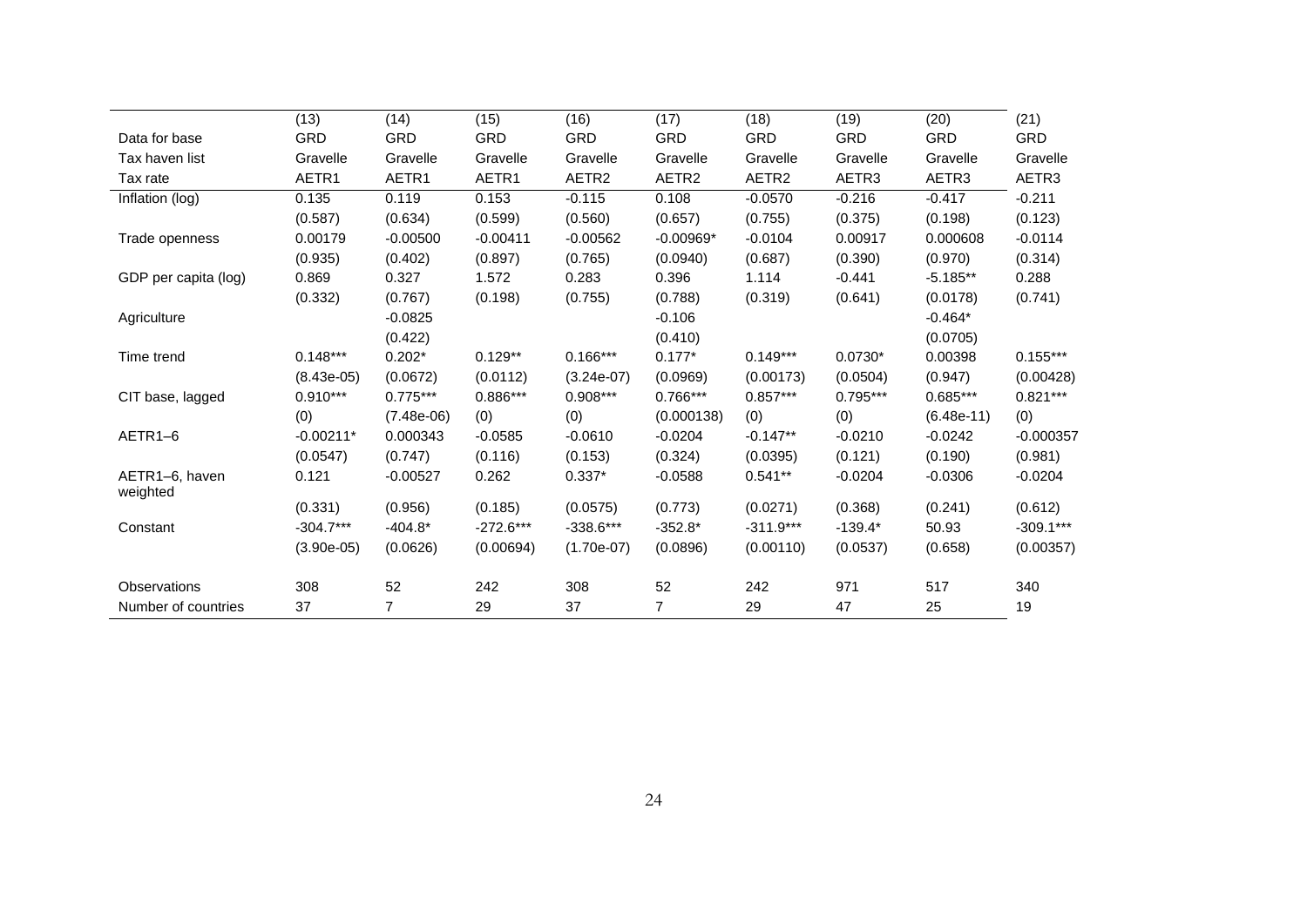|                            | (22)         | (23)       | (24)        | (25)         | (26)         | (27)        | (28)         | (29)         | (30)       |
|----------------------------|--------------|------------|-------------|--------------|--------------|-------------|--------------|--------------|------------|
| Data for base              | <b>GRD</b>   | GRD        | <b>GRD</b>  | <b>GRD</b>   | <b>GRD</b>   | <b>GRD</b>  | <b>GRD</b>   | GRD          | <b>GRD</b> |
| Tax haven list             | Gravelle     | Gravelle   | Gravelle    | Gravelle     | Gravelle     | Gravelle    | Gravelle     | Gravelle     | Gravelle   |
| Tax rate                   | AETR4        | AETR4      | AETR4       | AETR5        | AETR5        | AETR5       | AETR6        | AETR6        | AETR6      |
| Inflation (log)            | $-0.185$     | $-0.296$   | $-0.142$    | 0.690        | $-0.0932$    | 0.322       | 0.844        | $-0.165$     | 0.568      |
|                            | (0.466)      | (0.325)    | (0.307)     | (0.195)      | (0.798)      | (0.450)     | (0.170)      | (0.695)      | (0.266)    |
| Trade openness             | 0.0114       | $-0.0100$  | $-0.000909$ | $-0.0439$    | $-0.0430$    | $-0.0742*$  | $-0.00664$   | $0.0323**$   | 0.0459     |
|                            | (0.260)      | (0.630)    | (0.943)     | (0.169)      | (0.330)      | (0.0639)    | (0.841)      | (0.0372)     | (0.203)    |
| GDP per capita (log)       | $-1.075$     | $-4.393**$ | $-0.308$    | $2.284*$     | $-2.314$     | 5.476**     | 2.187        | $-1.193$     | 0.860      |
|                            | (0.283)      | (0.0497)   | (0.742)     | (0.0628)     | (0.254)      | (0.0120)    | (0.274)      | (0.602)      | (0.505)    |
| Agriculture                |              | $-0.527**$ |             |              | $-0.201$     |             |              | 0.204        |            |
|                            |              | (0.0463)   |             |              | (0.482)      |             |              | (0.293)      |            |
| Time trend                 | $0.0749**$   | 0.0337     | $0.137**$   | $-0.832***$  | $-1.011***$  | $-0.776$    | 0.159        | 0.107        | 0.0182     |
|                            | (0.0135)     | (0.521)    | (0.0202)    | $(7.28e-05)$ | $(1.10e-08)$ | (0.113)     | (0.167)      | (0.213)      | (0.935)    |
| CIT base, lagged           | $0.793***$   | $0.709***$ | $0.807***$  | $0.890***$   | $0.526***$   | $0.854***$  | $1.067***$   | $0.707***$   | $1.014***$ |
|                            | (0)          | (0)        | (0)         | (0)          | (0)          | (0)         | (0)          | $(2.76e-10)$ | (0)        |
| AETR1-6                    | $-0.0181$    | $-0.0188$  | $-0.00709$  | $-0.366***$  | 0.159        | $-0.277***$ | 0.0166       | 0.0118       | 0.0209     |
|                            | (0.142)      | (0.188)    | (0.552)     | (0.00973)    | (0.270)      | (0.00346)   | (0.261)      | (0.270)      | (0.356)    |
| AETR1-6, haven<br>weighted | $-0.0788***$ | $-0.0802*$ | $-0.0874$   | $-0.307***$  | $-0.555***$  | $-0.391$    | $-0.561***$  | $-0.473***$  | $-0.542**$ |
|                            | (0.00329)    | (0.0776)   | (0.253)     | (0.000770)   | $(5.63e-06)$ | (0.133)     | $(2.80e-05)$ | $(8.88e-08)$ | (0.0245)   |
| Constant                   | $-136.8**$   | $-15.28$   | $-267.5**$  | 1,670***     | 2,072***     | 1,537       | $-334.8$     | $-196.9$     | $-42.01$   |
|                            | (0.0191)     | (0.887)    | (0.0213)    | $(6.05e-05)$ | $(8.30e-09)$ | (0.120)     | (0.149)      | (0.266)      | (0.925)    |
| Observations               | 971          | 517        | 340         | 361          | 192          | 140         | 373          | 194          | 150        |
| Number of countries        | 47           | 25         | 19          | 55           | 28           | 25          | 57           | 28           | 27         |

Source: Authors' calculations based on data from Crivelli et al. (2016) and other sources described in the text.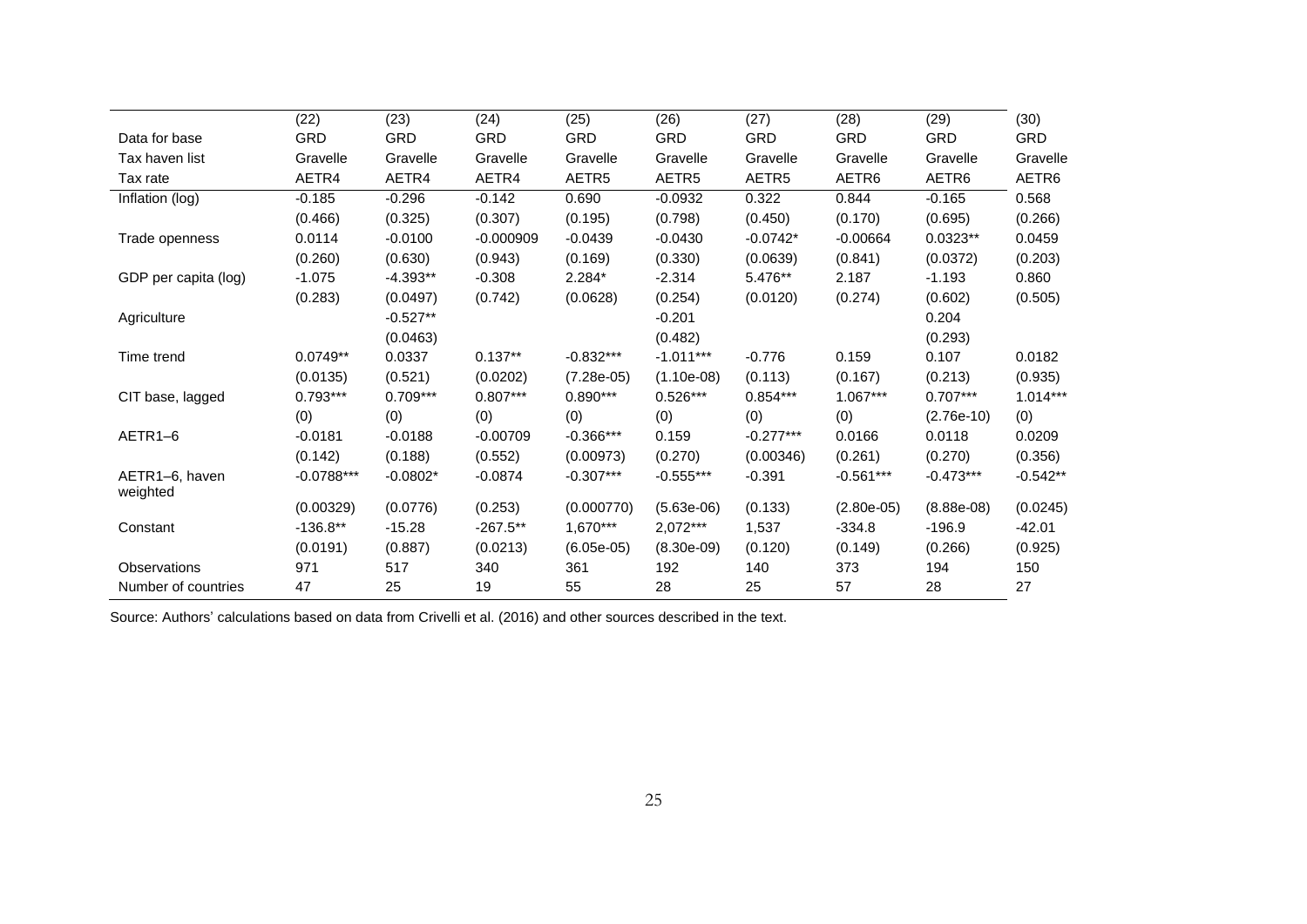Table A2: Country-level revenue loss estimates, 2013

|                                |                    | <b>GRD</b> | IMF %      | GRD %      |
|--------------------------------|--------------------|------------|------------|------------|
|                                | <b>IMF</b> billion | billion    | <b>GDP</b> | <b>GDP</b> |
| Guyana                         | 0.24               | 0.21       | 8.05       | 6.97       |
| Chad                           | 1.09               | 0.95       | 8.05       | 6.97       |
| Malta                          | 0.49               | 0.43       | 5.30       | 4.59       |
| Comoros                        | 0.03               | 0.03       | 5.10       | 4.42       |
| Guinea                         | 0.33               | 0.29       | 5.10       | 4.42       |
| Zambia                         | 1.13               | 0.98       | 5.10       | 4.42       |
| Pakistan                       | 12.06              | 10.45      | 5.10       | 4.42       |
| Argentina                      | 24.71              | 21.41      | 5.10       | 4.42       |
| Eritrea                        | 0.16               | 0.14       | 4.58       | 3.96       |
| Namibia                        | 0.56               | 0.49       | 4.58       | 3.96       |
| St. Lucia                      | 0.06               | 0.05       | 4.40       | 3.81       |
| St. Kitts and Nevis            | 0.03               | 0.03       | 4.23       | 3.66       |
| St. Vincent and the Grenadines | 0.03               | 0.03       | 3.98       | 3.45       |
| Mozambique                     | 0.53               | 0.46       | 3.60       | 3.11       |
| Guatemala                      | 1.69               | 1.47       | 3.14       | 2.72       |
| Dominica                       | 0.01               | 0.01       | 2.81       | 2.43       |
| Grenada                        | 0.02               | 0.02       | 2.81       | 2.43       |
| Costa Rica                     | 1.36               | 1.18       | 2.81       | 2.43       |
| Gambia, The                    | 0.02               | 0.02       | 2.70       | 2.34       |
| Solomon Islands                | 0.03               | 0.03       | 2.70       | 2.34       |
| Central African Republic       | 0.06               | 0.05       | 2.70       | 2.34       |
| <b>Bhutan</b>                  | 0.06               | 0.05       | 2.70       | 2.34       |
| <b>Burundi</b>                 | 0.07               | 0.06       | 2.70       | 2.34       |
| Malawi                         | 0.10               | 0.09       | 2.70       | 2.34       |
| Swaziland                      | 0.10               | 0.09       | 2.70       | 2.34       |
| Sierra Leone                   | 0.12               | 0.11       | 2.70       | 2.34       |
| Niger                          | 0.20               | 0.17       | 2.70       | 2.34       |
| Rwanda                         | 0.21               | 0.18       | 2.70       | 2.34       |
| Haiti                          | 0.22               | 0.19       | 2.70       | 2.34       |
| Benin                          | 0.23               | 0.20       | 2.70       | 2.34       |
| Nicaragua                      | 0.31               | 0.26       | 2.70       | 2.34       |
| Mali                           | 0.31               | 0.27       | 2.70       | 2.34       |
| Senegal                        | 0.42               | 0.36       | 2.70       | 2.34       |
| Uganda                         | 0.61               | 0.53       | 2.70       | 2.34       |
| El Salvador                    | 0.67               | 0.58       | 2.70       | 2.34       |
| Tanzania                       | 0.86               | 0.75       | 2.70       | 2.34       |
| Kenya                          | 1.22               | 1.06       | 2.70       | 2.34       |
| Ethiopia                       | 1.28               | 1.11       | 2.70       | 2.34       |
| Tunisia                        | 1.31               | 1.13       | 2.70       | 2.34       |
| Morocco                        | 2.83               | 2.45       | 2.70       | 2.34       |
| Peru                           | 5.69               | 4.93       | 2.70       | 2.34       |
| Philippines                    | 7.36               | 6.37       | 2.70       | 2.34       |
| India                          | 47.53              | 41.17      | 2.70       | 2.34       |
| Togo                           | 0.10               | 0.09       | 2.29       | 1.98       |
| Dominican Republic             | 1.36               | 1.18       | 2.29       | 1.98       |
| Fiji                           | 0.08               | 0.07       | 1.90       | 1.65       |
| Lao People's Dem. Rep.         | 0.19               | 0.17       | 1.90       | 1.65       |
| Sri Lanka                      | 1.24               | 1.07       | 1.90       | 1.65       |
| South Africa                   | 6.73               | 5.83       | 1.90       | 1.65       |
| Burkina Faso                   | 0.21               | 0.18       | 1.71       | 1.48       |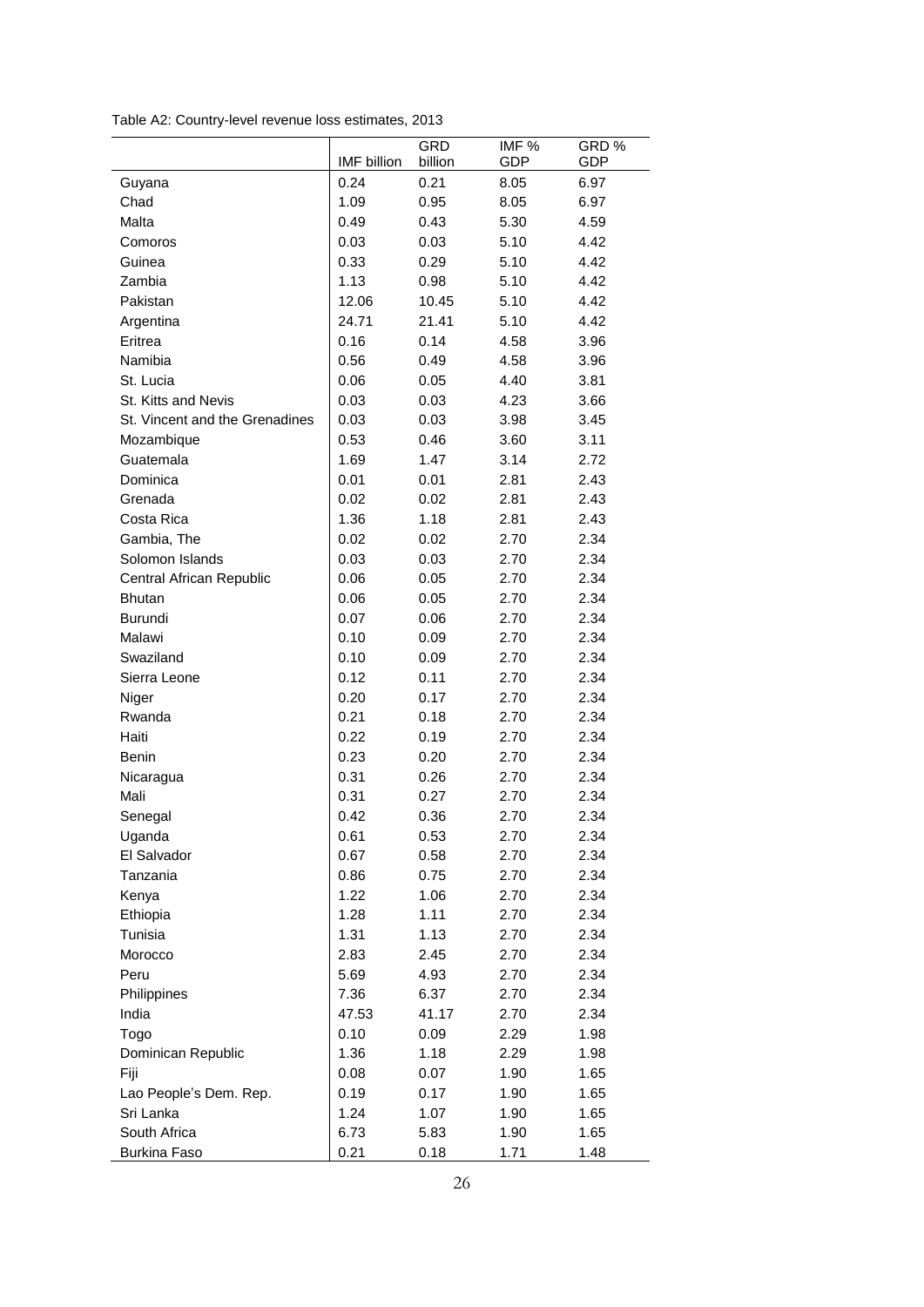|                       |             | <b>GRD</b> | IMF % | GRD%       |
|-----------------------|-------------|------------|-------|------------|
|                       | IMF billion | billion    | GDP   | <b>GDP</b> |
| Bangladesh            | 2.40        | 2.08       | 1.71  | 1.48       |
| <b>United States</b>  | 277.61      | 188.83     | 1.66  | 1.13       |
| Japan                 | 68.79       | 46.79      | 1.37  | 0.93       |
| Antigua and Barbuda   | 0.01        | 0.01       | 0.90  | 0.78       |
| Seychelles            | 0.01        | 0.01       | 0.90  | 0.78       |
| <b>Belize</b>         | 0.01        | 0.01       | 0.90  | 0.78       |
| Liberia               | 0.02        | 0.02       | 0.90  | 0.78       |
| <b>Barbados</b>       | 0.04        | 0.03       | 0.90  | 0.78       |
| Panama                | 0.36        | 0.32       | 0.90  | 0.78       |
| Sao Tome and Principe | 0.00        | 0.00       | 0.86  | 0.75       |
| Guinea-Bissau         | 0.01        | 0.01       | 0.86  | 0.75       |
| Djibouti              | 0.01        | 0.01       | 0.86  | 0.75       |
| Cape Verde            | 0.02        | 0.01       | 0.86  | 0.75       |
| Lesotho               | 0.02        | 0.02       | 0.86  | 0.75       |
| Mauritania            | 0.04        | 0.03       | 0.86  | 0.75       |
| Tajikistan            | 0.07        | 0.06       | 0.86  | 0.75       |
| Zimbabwe              | 0.09        | 0.08       | 0.86  | 0.75       |
| Jamaica               | 0.12        | 0.11       | 0.86  | 0.75       |
| Honduras              | 0.16        | 0.14       | 0.86  | 0.75       |
| Nepal                 | 0.17        | 0.14       | 0.86  | 0.75       |
| Côte d'Ivoire         | 0.24        | 0.21       | 0.86  | 0.75       |
| <b>Bolivia</b>        | 0.26        | 0.22       | 0.86  | 0.75       |
| Ghana                 | 0.39        | 0.34       | 0.86  | 0.75       |
| Uruguay               | 0.49        | 0.43       | 0.86  | 0.75       |
| Myanmar               | 0.51        | 0.44       | 0.86  | 0.75       |
| Malaysia              | 2.70        | 2.33       | 0.86  | 0.75       |
| Colombia              | 3.19        | 2.76       | 0.86  | 0.75       |
| Indonesia             | 7.48        | 6.48       | 0.86  | 0.75       |
| China, P.R.: Mainland | 77.13       | 66.81      | 0.86  | 0.75       |
| France                | 29.08       | 19.78      | 1.06  | 0.72       |
| Belgium               | 5.13        | 3.49       | 1.01  | 0.69       |
| Portugal              | 1.63        | 1.11       | 0.74  | 0.51       |
| <b>Belarus</b>        | 0.39        | 0.34       | 0.56  | 0.49       |
| Germany               | 22.09       | 15.02      | 0.61  | 0.42       |
| Spain                 | 8.11        | 5.52       | 0.60  | 0.41       |
| Australia             | 8.90        | 6.05       | 0.60  | 0.41       |
| Luxembourg            | 0.33        | 0.23       | 0.55  | 0.37       |
| New Zealand           | 0.76        | 0.52       | 0.42  | 0.29       |
| Italy                 | 7.84        | 5.33       | 0.38  | 0.26       |
| Canada                | 4.98        | 3.39       | 0.27  | 0.19       |
| Greece                | 0.64        | 0.43       | 0.26  | 0.18       |
| Israel                | 0.52        | 0.35       | 0.19  | 0.13       |
| Denmark               | 0.62        | 0.42       | 0.19  | 0.13       |
| Austria               | 0.80        | 0.54       | 0.19  | 0.13       |
| Netherlands           | 1.53        | 1.04       | 0.19  | 0.13       |
| Finland               | 0.41        | 0.28       | 0.16  | 0.11       |
| Korea, Republic       | 1.64        | 1.12       | 0.14  | 0.09       |
| Slovak Republic       | 0.06        | 0.04       | 0.06  | 0.04       |
| United Kingdom        | 1.56        | 1.06       | 0.06  | 0.04       |
| <b>Botswana</b>       | 0.00        | 0.00       | 0.03  | 0.02       |
| Ecuador               | 0.02        | 0.02       | 0.03  | 0.02       |